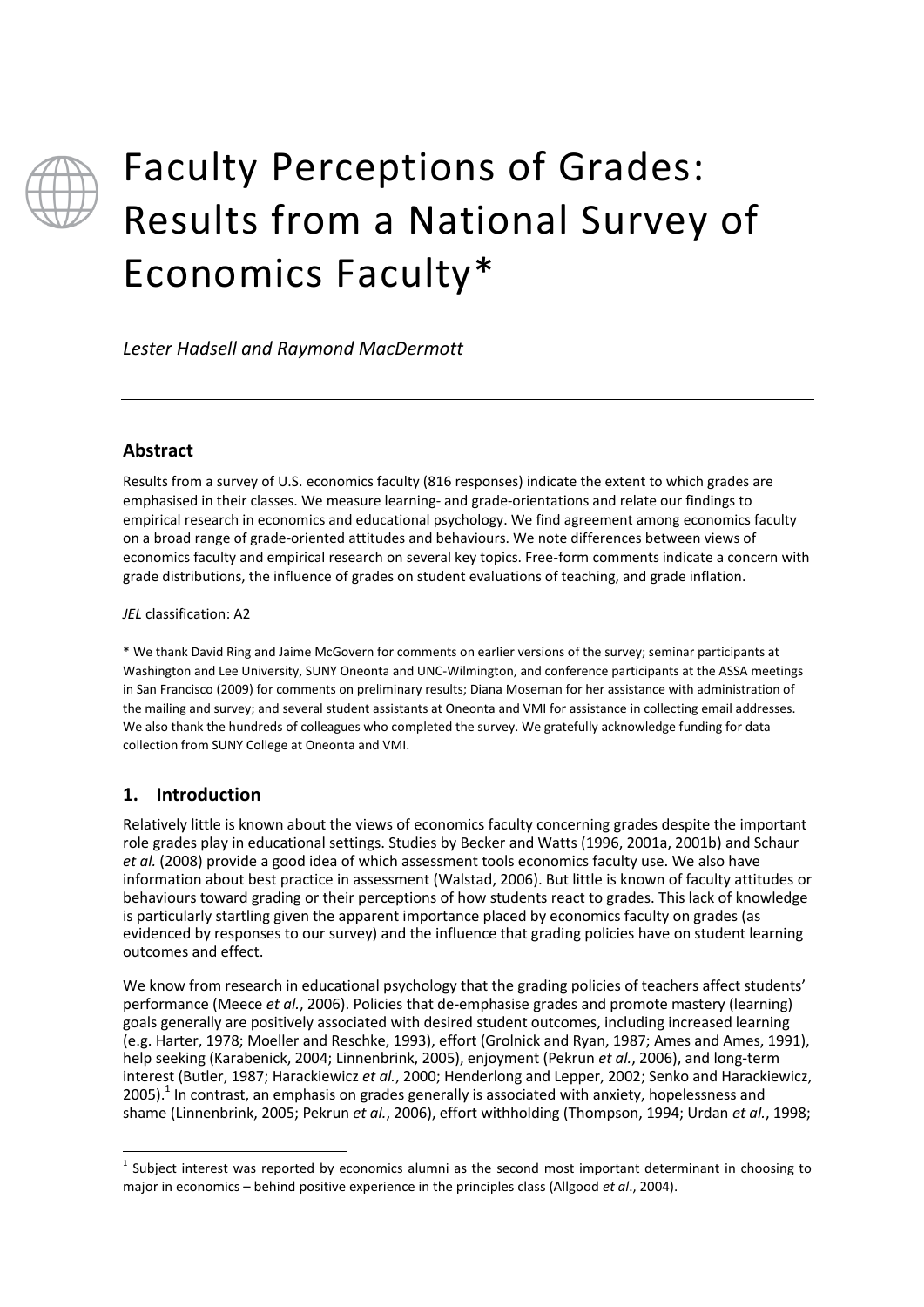Thompson and Perry, 2005), and preference for less challenging tasks (Harter, 1978). Of course, some students respond favourably to conditions that emphasise grades (Deci *et al.*, 1999; Cherry and Ellis, 2005; Betts and Grogger, 2003) but, as we discuss below, even these studies report students who are left behind.

This paper reports views on grades and grading policies of economics faculty across the U.S., adding to our knowledge of the extent to which economics faculty emphasise grades. Responses to our survey indicate that there is consensus among economics faculty on a range of grade-oriented views and behaviours and that economics faculty generally place great value on grades. We find that economics faculty tend to view grades as good motivators and are concerned about grading standards. Further, 40 per cent of faculty indicate they are influenced either 'some' or 'a great deal' by departmental or college expectations when they grade students' work. Free-form comments indicate concerns with grade inflation and use of student evaluations (which are seen to depend in part on grades) in promotion, tenure and pay decisions.

An examination of how economics faculty view and use grades is worthwhile given the extensive evidence from educational psychology. While the behavioural view of human motivation (e.g. Skinner, 1976) dominates economics, with its reliance on extrinsic motivation, cognitive psychologists have demonstrated that intrinsic motivation is important as well. In this more expansive view, people have some level of natural curiosity, seek to resolve discrepancies between what they see and what they know, and have aspirations and varying degrees of need for achievement. A comprehensive view of academic motivation takes into account the intrinsic as well as extrinsic motivations of students and sets classroom policies accordingly. While extrinsic rewards such as grades are effective motivators for some tasks (tedious, repetitive), they are less effective – and can even be detrimental – when applied to other tasks (those that are inherently interesting). In the latter case, the tasks are said to have intrinsic value and the extrinsic rewards may crowd out that value, reducing the students' interest (recent work in labour economics explores crowd-out as well; e.g. Falk and Kosfeld, 2006; Frey, 1998). In short, an over-reliance on extrinsic rather than intrinsic motivation will often lead to suboptimal outcomes.<sup>2</sup>

Our survey of the views of grades of economics faculty is made in light of this extensive evidence. Our primary goal is to measure the degree to which economics faculty emphasise extrinsic motivation (grades) and intrinsic motivation ('learning' goals) in their classrooms so that economics faculty as a whole can critically evaluate classroom policies. In making this distinction between intrinsic and extrinsic incentives, we do not mean to imply that grades and learning are mutually exclusive. Nor do we want to suggest that grades do not supply useful information to students and others (potential employers, parents, admissions offices) on the level of achievement attained by students. It is reasonable to conclude that under a given grading structure, a higher grade reflects, on average, a higher level of knowledge or understanding.<sup>3</sup> We also do not argue that grades are necessarily competitive or ineffective incentives. Rather, we maintain that what the empirical findings from educational psychology tell us is that the level of learning can be influenced (shifted) by the grading environment perceived by the student, sometimes in unexpected ways, and as a consequence we need to be aware of what we as faculty think about grades and how we use them.

 2 Those wishing a comprehensive review may consult Ames and Ames (1991), Deci *et al*. (1999) and Meece *et al*.  $(2006)$ .

For an argument that grades are subject to measurement error see Kirschenbaum *et al.* (1971, pp. 54-6). For example, they discuss a study in which copies of two high-school (secondary) English exam papers were sent to English teachers at 200 high (secondary) schools who were asked to mark the papers as they normally would at their school. The scale was 100 points, with 75 as passing. For one paper scores ranged from 64 to 98, with an average of 88.2. For the other, the range was 50 to 97, with an average of 80.2. Based on written comments provided by the scorers, the differences between high and low scores appeared to be based on subjective evaluation of what makes a 'good paper'; on varying emphasis on neatness, spelling, and punctuation; and on general ability of the writer to communicate the paper's primary message. A second study was performed by the same researchers, with a geometry assignment instead. The range of scores increased to 67 (low: 28 per cent; high: 95 per cent). Based on my own limited observations of similar cases in which papers were judged by a group of faculty, even using a common grading rubric does not solve the problem. Furthermore, other studies have shown that the same papers graded by the same instructor, separated by time, can receive markedly different scores. Thus, grades generated by different faculty or at different times contain much noise and as such may be unreliable measures of knowledge.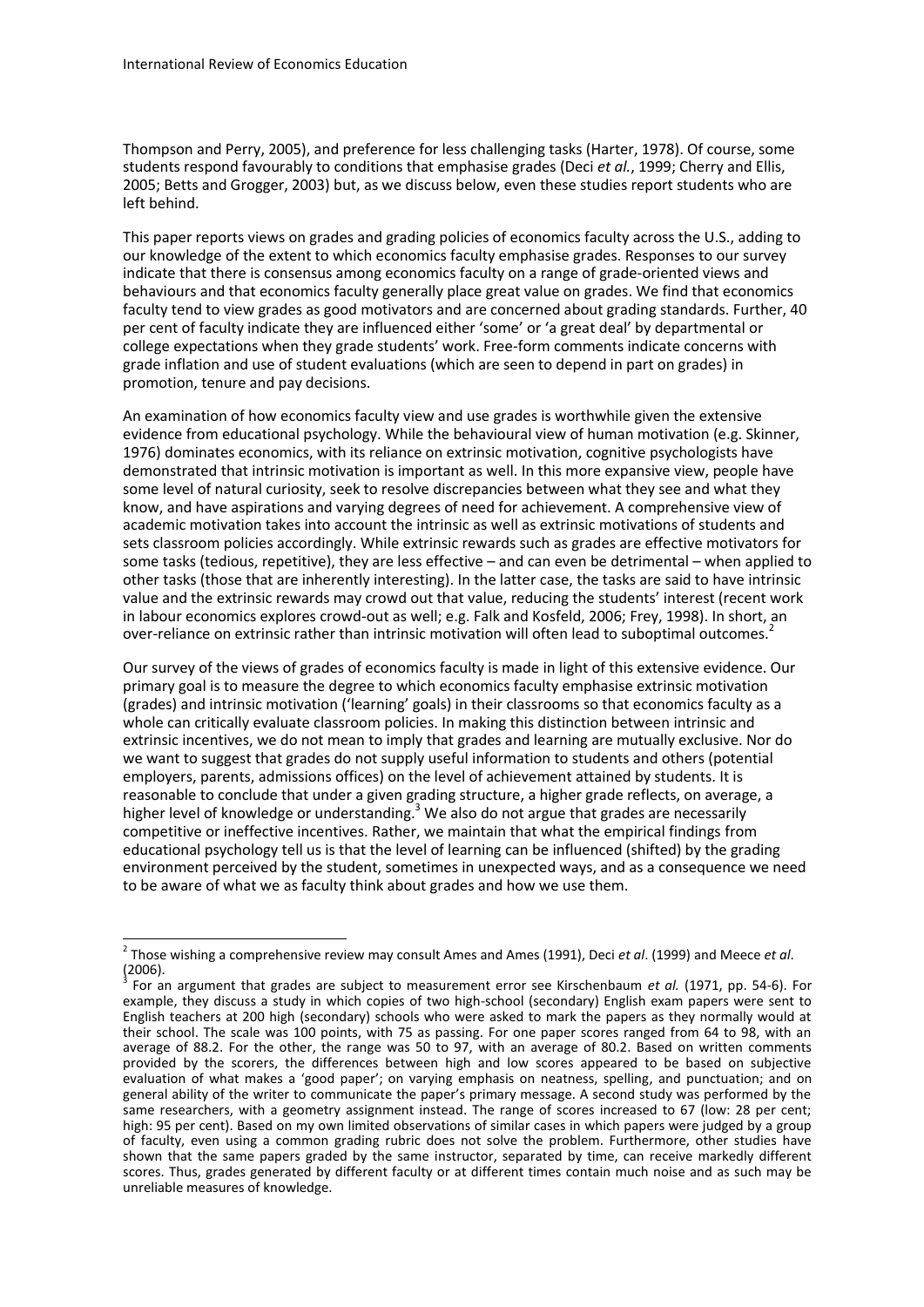In the next section, we describe the survey instrument and method. We then summarise and analyse the findings. A selection of free-form comments are offered in the following section. Our paper concludes with a few recommendations for incorporating the insights from this research into the teaching of economics.

#### **2. The survey and method**

The survey measures faculty views of learning and grades along a two-dimensional scale first developed by educational psychologists (Janzow and Eison, 1990; Eison *et al.*, 1993). Learning oriented (LO) attitudes and behaviours (five statements each) and grade oriented (GO) attitudes and behaviours (five statements each) comprise the 20 statement survey. Respondents use a five-point scale (1 = Strongly disagree/Never; 5 = Strongly agree/Always) to indicate level of agreement with the attitudinal statements (numbers 1 though 10) and frequency of use with the behavioural statements (numbers 11 through 20). The survey questions are shown in Table 2.

LO statements measure the extent to which faculty engage in attitudes or behaviours that have been identified in the educational psychology and education literatures as focusing students on learning (mastery). GO statements measure the extent to which faculty engage in attitudes or behaviours that focus students on grades (performance). Responses to the LO statements (2, 4, 7, 8, 10, 13, 14, 15, 16, 20) can be summed to form a total LO score. The remaining responses form the total GO score. Higher scores indicate greater LO or GO. Note that faculty can have (or lack) both LO and GO. Principal component analysis (on the data collected in this survey, and in prior surveys) supports the validity of this grouping of statements.

Each statement in the survey has empirical support in the educational psychology literature for its stated orientation. LO promotes collaboration, encourages improvement and provides choice. GO emphasises performance measurement, focus on the 'best and brightest' students, and competition. Faculty with higher LO scores tend to view grades as over-emphasised and overvalued and tend to be flexible in grading and the way they view disciplinary boundaries, while higher GO is associated with a concern with grade inflation and attention to the significance of grade point average (GPA) (Eison *et al.*, 1993).

The survey was administered online on the Oneonta College website and consisted of the 20 statements measuring learning and grade orientations plus an additional 11 demographic questions (contained in Appendix 1), which asked for information about the respondent and institution, and about such items as teaching loads, evaluation tools and weights of those tools when determining course grades at the undergraduate level. A request to complete the survey was emailed to 5915 members of 599 economics departments in the U.S.<sup>4</sup> Of the emails sent, 149 were returned as undeliverable. From the remaining 5766 recipients, 816 surveys were completed between 23 and 30 September 2008. The 816 responses represent a 14.2 per cent response rate. This response rate is similar to other recent national surveys of economics faculty (Schaur *et al.*, 2008).<sup>5</sup>

Table 1 (on the next page) provides a summary of the demographic and institutional data collected in our survey. These data indicate that 74 per cent of respondents were male, 40 per cent were full professors, and half were either associate (25 per cent) or assistant (24 per cent) professors, and the average number of years teaching was just more than 17.<sup>6</sup> Half of the respondents taught in PhD granting departments while 31 per cent taught in departments where the bachelors is the highest degree awarded. Average department size across the entire sample was 15.5 members.

 $<sup>4</sup>$  The email addresses were collected manually from individual department websites by the authors and several</sup> student assistants.

<sup>&</sup>lt;sup>5</sup> The rate for Schaur *et al.* was 13.0 per cent in a similar mailing in 2005. They received 477 responses from a mailing to 3658 faculty using a private market mailing list – one from Market Data Retrieval (MDR). The advantage of MDR is that it identifies recipients by instructor specialisation, allowing researchers to determine response rates by specialisation. A disadvantage of MDR is its cost and one-time use policy (researchers do not actually have the email addresses – and cannot verify them).

<sup>&</sup>lt;sup>6</sup> The percentage of females in the sample is generally reflective of the percentage in the profession (AEA CSWEP, 2008).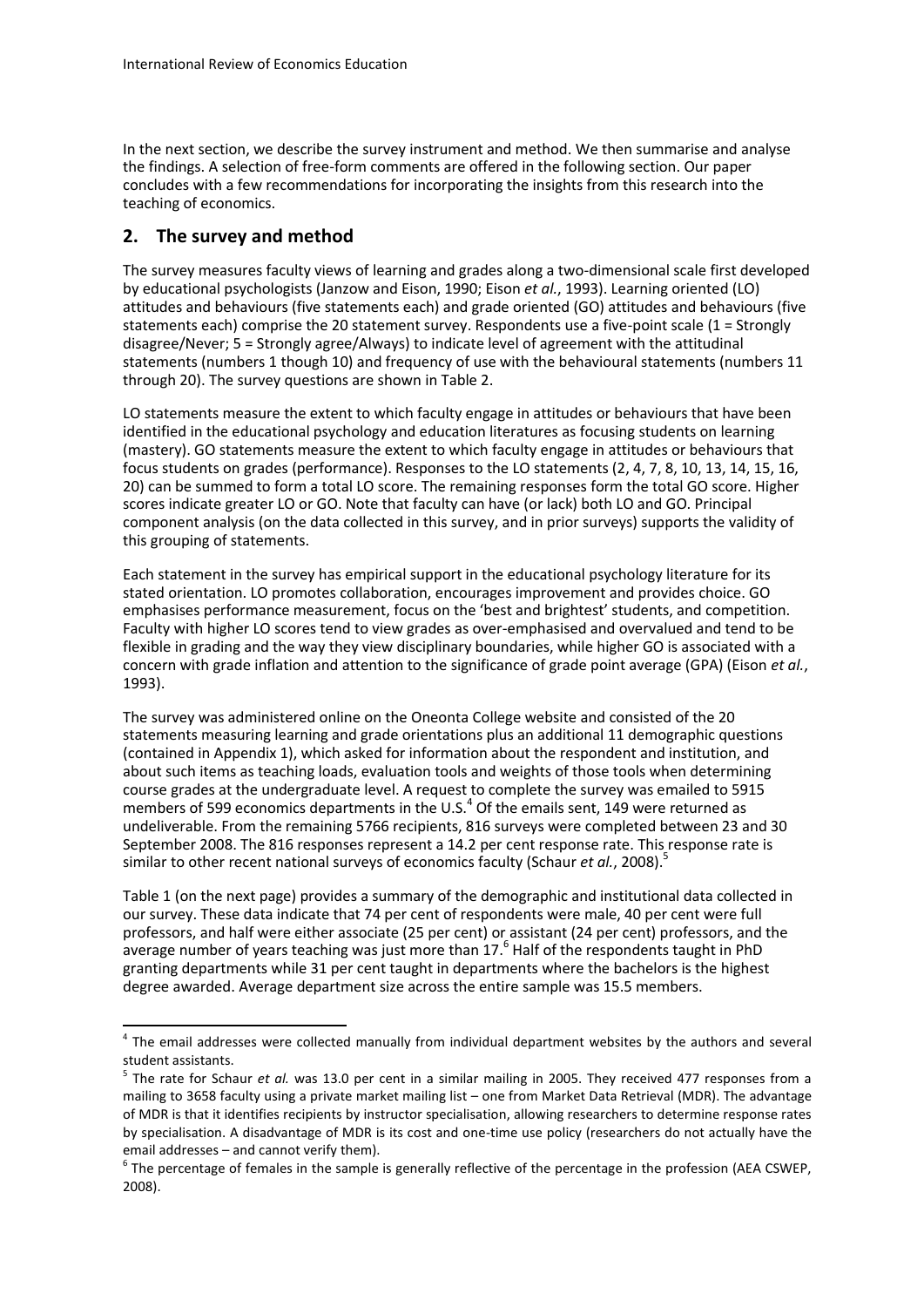| Gender                                      | Male<br>581<br>74% | Female<br>191<br>24%    | N/R<br>8<br>1%          |                                                                    |       |                          |     |
|---------------------------------------------|--------------------|-------------------------|-------------------------|--------------------------------------------------------------------|-------|--------------------------|-----|
| Academic Rank                               | Full<br>316<br>40% | Associate<br>197<br>25% | Assistant<br>185<br>24% | Other<br>83<br>11%                                                 |       |                          |     |
| Years of teaching<br>experience, average    | 17.51              |                         |                         |                                                                    |       |                          |     |
| Number of faculty in<br>department, average | 15.48              |                         |                         |                                                                    |       |                          |     |
|                                             | Ph.D.              | MA                      | <b>Bachelors</b>        | <b>MBA</b>                                                         | N/R   |                          |     |
| Highest degree offered                      | 392                | 143                     | 238                     | $\overline{2}$                                                     | 3     |                          |     |
|                                             | 50%                | 18%                     | 31%                     | 0%                                                                 | 0%    |                          |     |
|                                             |                    |                         |                         | Agriculture Business Humanities Liberal Arts Public Policy Science |       |                          | N/R |
| School in which                             | 3                  | 283                     | 230                     | 114                                                                | 11    | 118                      | 8   |
| department is housed                        | 0%                 | 37%                     | 30%                     | 15%                                                                | 1%    | 15%                      | 1%  |
| Influence of departmental A great deal      |                    | Some                    | <b>Very little</b>      | Not at all                                                         |       |                          |     |
| grading expectations                        | 78                 | 255                     | 210                     | 224                                                                |       |                          |     |
| (Survey item #31)                           | 10%                | 33%                     | 27%                     | 29%                                                                |       |                          |     |
|                                             |                    | <b>Sections</b>         | <b>Students</b>         |                                                                    |       |                          |     |
| Sections taught, number of                  | Principles         | 2.59                    | 162.2                   |                                                                    |       |                          |     |
| students (averages for those                | Intermediate 1.62  |                         | 65.3                    |                                                                    |       |                          |     |
| who taught each level)                      | Upper              | 1.82                    | 55.8                    |                                                                    |       |                          |     |
|                                             | <b>Masters</b>     | 1.29                    | 35.6                    |                                                                    |       |                          |     |
|                                             | Ph.D.              | 0.91                    | 12.1                    |                                                                    |       |                          |     |
|                                             | Principles         |                         |                         | Intermediate                                                       | Upper |                          |     |
|                                             | Primary            | Secondary               | Primary                 | Secondary                                                          |       | <b>Primary Secondary</b> |     |
| Multiple Choice Exam                        |                    | 9%                      | 7%                      | 5%                                                                 | 4%    | 3%                       |     |
| <b>Short Answer Exam</b>                    |                    | 6%                      |                         | 7%                                                                 |       | 8%                       |     |
| Homework                                    | 2%                 |                         | 3%                      |                                                                    | 2%    |                          |     |
| Papers                                      | 1%                 | 7%                      | 3%                      |                                                                    |       |                          |     |
| Quizzes                                     | 1%                 | 9%                      | 1%                      | 3%                                                                 | 1%    | 2%                       |     |
| <b>Class Participation</b>                  | 0%                 | 3%                      | 0%                      | 3%                                                                 | 1%    |                          |     |

# **Table 1:** Summary statistics (counts, unless otherwise noted)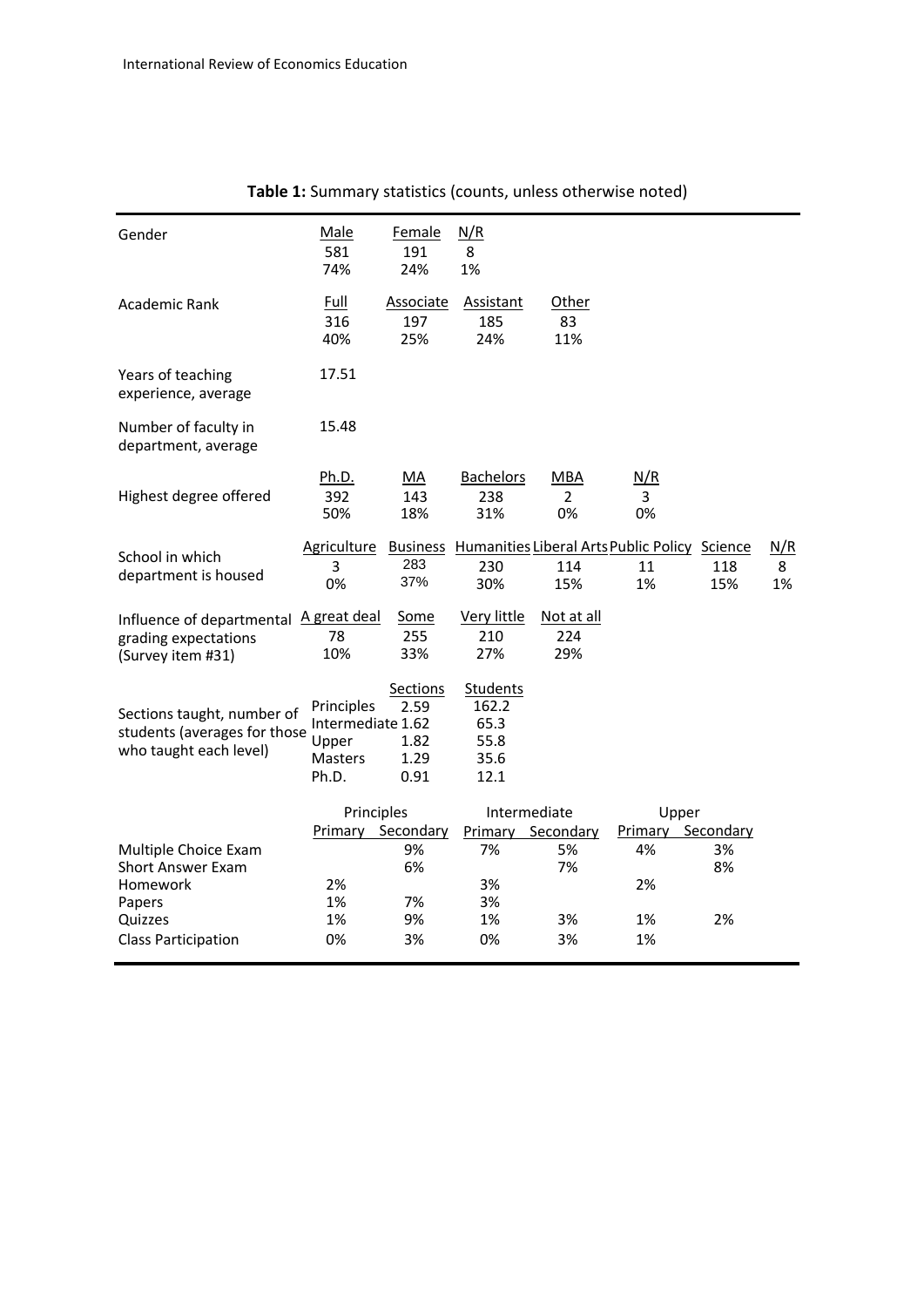While the number of recipients and the method used for acquiring their addresses supports our belief that they are representative of the academic economists in the U.S. generally, we have no way of knowing for sure whether the same is true for the respondents.<sup>7</sup> Given the opportunistic nature of our sample, we cannot be certain that the respondents reflect the profession as a whole. One approach to evaluating the representativeness of a survey sample (i.e. test for non-response bias) is to compare the early and late responses (Bose, 2001; Oppenheim, 1966). The presumption is that late responses (rather than the early responses) are more similar to non-responses, so that any differences between early and late responses indicate a non-response bias. We examine the first 75 and last 75 responses in our sample, and perform a series of *t*-tests for differences in sample means (for each data series gathered). The results indicate no significant (*p*<0.05) difference between early and late responses, except for degree level of institution (MA were more likely to be late responders, PhD early) and number of graduate students and economics majors taught (early responders were more likely to teach more of both). Given that there were no significant differences in LO and GO scores, gender, years teaching, teaching in business schools, teaching principles, teaching intermediate, and teaching upper level, we conclude that non-response bias is not an issue in this study.

#### **3. Survey results**

#### *Individual statements*

Summary statistics of responses are shown in Table 2. These results show that faculty generally exhibited strong grade oriented attitudes (GOA). Their broad agreement to GOA statements generally indicates support for grades as incentives (statements 1, 5) and the validity of grades as a measure of performance or ability (3, 6, 9). Statements 1 and 5 are the most agreed upon statements in the survey: 91 per cent of respondents agreed that grades were useful tools for increasing student performance; 89 per cent agreed that regularly scheduled exams were necessary for students to be expected to learn. Economics faculty appear to have a strong inclination to believe in the effectiveness of grades as extrinsic motivators, despite the limitations of grades noted earlier.

Mixed reviews of the effectiveness of grades as an extrinsic motivator have also been reported in the recent economics education literature. Grove and Wasserman (2006), for example, find that freshmen score better on exams when assignments are graded but other students do not, and Betts and Grogger (2003) find that while tougher grading (in high school) is initially correlated with higher scores on standardised tests, the long-term effect on scores is negligible – with the exception of minority students, for whom the effects are negative. And in a study involving students in introductory microeconomics, Dickie (2006) finds that grade incentives appear to exert a negative influence that offsets the beneficial effect of classroom experiments.

 $<sup>7</sup>$  We used a single survey address to collect all the responses. In retrospect, we could have provided a separate</sup> survey for each Carnegie classification. That is, we could have created separate mailing lists by classification and directed recipients to a particular survey site depending on their classification. This would have provided response rates by type of institution. As it stands, we are not able to determine the response rate by classification. We do know that 50 per cent of the respondents indicated that the highest degree offered at their institution was the PhD whereas 54 per cent of all economics faculty (and presumably 54 per cent of the recipients) belong to PhD institutions (Kamath *et al.*, 2007). In our sample, 18 per cent belong to Masters institutions and 31 per cent to bachelors, whereas nationally the percentages are 30 and 10, respectively.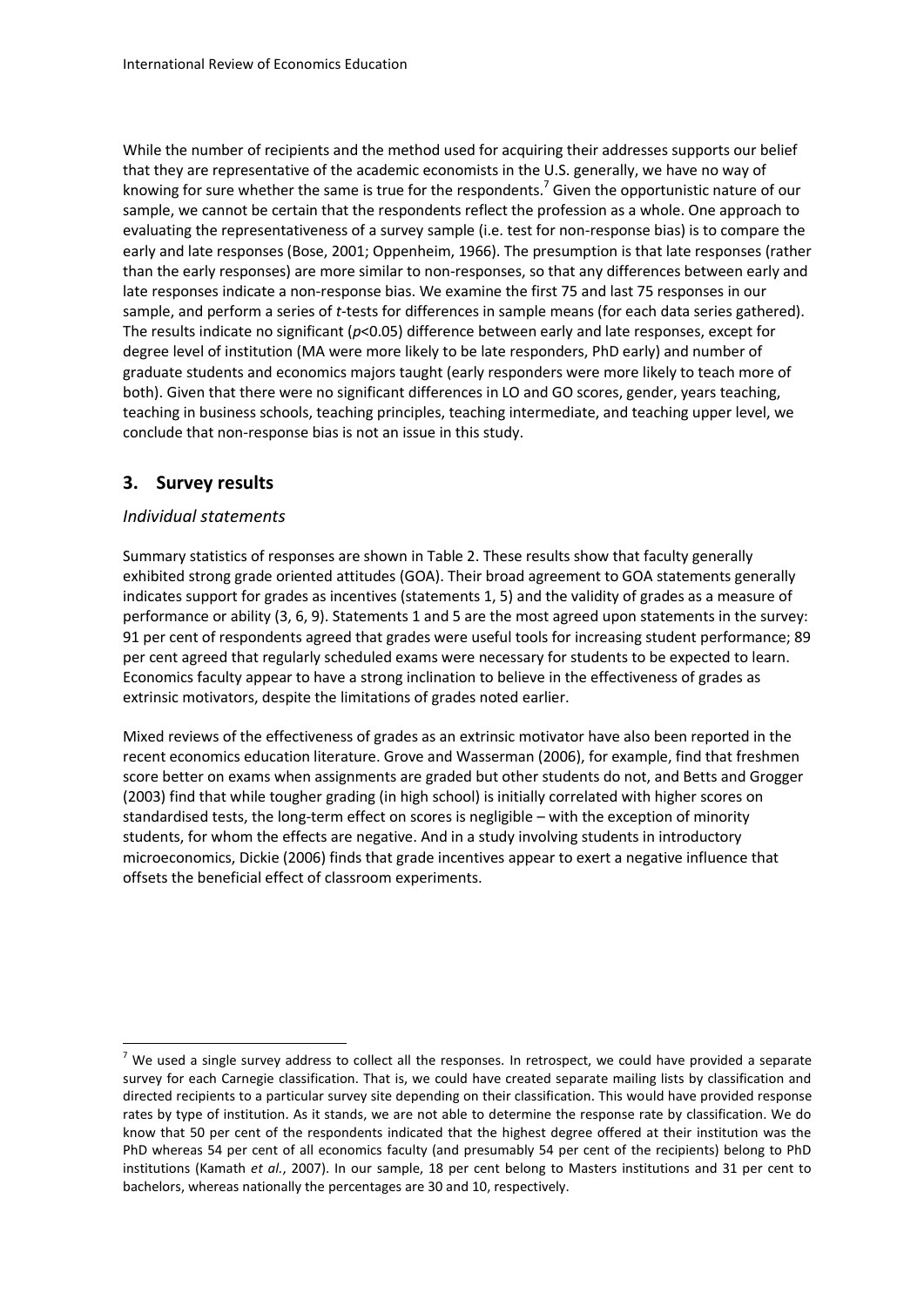| #  | Statement                                                                                                                                                           | Type       | Ave  | s.d. | (5)               | (4)   | (3)       | (2)      | (1)                  |
|----|---------------------------------------------------------------------------------------------------------------------------------------------------------------------|------------|------|------|-------------------|-------|-----------|----------|----------------------|
|    |                                                                                                                                                                     |            |      |      |                   |       |           |          |                      |
|    | "Attitudes" statements 1-10                                                                                                                                         |            |      |      | Strongly<br>agree | Agree | Neutral   | Disagree | Strongly<br>disagree |
| 1. | Without regularly scheduled exams most<br>students would not learn the material I                                                                                   | GOA        | 4.26 | 0.87 | 45%               | 44%   | 5%        | 5%       | 1%                   |
|    | present.<br>3 I think college grades are good predictors<br>of career success in later life.                                                                        | GOA        | 3.43 | 0.76 | 3%                | 49%   | 36%       | 10%      | 1%                   |
|    | 5 I think it is useful to use grades as<br>incentives to increase student                                                                                           | GOA        | 4.14 | 0.64 | 26%               | 65%   | 7%        | 2%       | 0%                   |
|    | performance.<br>6 I wish my colleagues across the campus<br>were tougher graders.                                                                                   | GOA        | 3.96 | 0.84 | 30%               | 41%   | 25%       | 4%       | 0%                   |
|    | 9 I worry about colleagues who are giving<br>an ever increasing number of As and Bs.                                                                                | GOA        | 3.93 | 0.92 | 29%               | 45%   | 18%       | 8%       | 1%                   |
|    | 2 I think students should be encouraged to<br>collaborate rather than compete.                                                                                      | <b>LOA</b> | 3.54 | 1.01 | 16%               | 42%   | 27%       | 12%      | 4%                   |
|    | 4 Students' concern about grades often<br>interferes with learning in my classroom.                                                                                 | <b>LOA</b> | 3.07 | 1.12 | 9%                | 32%   | 20%       | 33%      | 6%                   |
|    | 7 I don't mind if students enroll in my<br>classes under the pass/fail/audit options.                                                                               | <b>LOA</b> | 3.60 | 1.06 | 20%               | 40%   | 23%       | 13%      | 4%                   |
|    | 8 I think my colleagues across campus<br>place too much emphasis on using grades                                                                                    | <b>LOA</b> | 2.43 | 0.79 | 1%                | 5%    | 40%       | 44%      | 10%                  |
|    | to motivate students.<br>10 I would prefer teaching a course in which<br>no grades were given rather than a typical                                                 | <b>LOA</b> | 2.26 | 1.09 | 5%                | 10%   | 20%       | 40%      | 27%                  |
|    | graded course.                                                                                                                                                      |            |      |      |                   |       |           |          |                      |
|    |                                                                                                                                                                     |            |      |      |                   |       |           |          |                      |
|    | "Behaviors" statements 11-20                                                                                                                                        |            |      |      | Always            | Often | Sometimes | Seldom   | Never                |
|    | 11 I set grading standards that are designed<br>primarily to challenge the brightest<br>students in my classes.                                                     | GOB        | 3.08 | 1.07 | 8%                | 28%   | 37%       | 18%      | 9%                   |
|    | 12 I emphasize in my conversations with<br>students the importance of studying to<br>obtain 'good grades.'                                                          | GOB        | 2.71 | 1.18 | 7%                | 21%   | 26%       | 29%      | 18%                  |
|    | 17 I orient my teaching style (e.g., content,<br>pace, difficulty level) to satisfy the needs<br>of upper level students and hope that the                          | GOB        | 2.74 | 0.95 | 4%                | 16%   | 38%       | 34%      | 8%                   |
|    | others can keep up.<br>18 I encourage students to focus primarily on<br>their studies and to limit their participation<br>in extracurricular activities which might | GOB        | 1.78 | 0.96 | 1%                | 4%    | 15%       | 29%      | 50%                  |
|    | jeopardize their GPA.<br>19 I tell students that competition for grades<br>prepares them for the competitive nature<br>of adult life.                               | GOB        | 1.60 | 0.91 | 1%                | 4%    | 11%       | 21%      | 63%                  |
|    | 13 I allow students the opportunity to choose                                                                                                                       | LOB        | 2.12 | 1.05 | 2%                | 9%    | 24%       | 31%      | 35%                  |
|    | among alternative assignments as a way<br>to enhance motivation.                                                                                                    |            |      |      |                   |       |           |          |                      |
|    | 14 I encourage students to raise questions in<br>class that are topic-related but which also<br>go beyond the scope of the tests which I                            | LOB        | 4.26 | 0.77 | 44%               | 41%   | 14%       | 2%       | 0%                   |
|    | prepare.<br>15 I am willing to make exceptions to stated<br>grading criteria when unusual                                                                           | LOB        | 2.83 | 1.05 | 8%                | 15%   | 36%       | 32%      | 8%                   |
|    | circumstances arise.<br>16 I design course assignments that<br>encourage students to read outside my                                                                | LOB        | 2.65 | 1.03 | 5%                | 15%   | 33%       | 35%      | 12%                  |
|    | discipline.<br>20 I reward student improvement and growth<br>by weighing the students' progress in my<br>grading system.                                            | LOB        | 2.81 | 1.18 | 8%                | 20%   | 32%       | 22%      | 17%                  |

## **Table 2:** Summary statistics of responses

GOA = Grade Oriented Attitude statement

LOA = Learning Oriented Attitude statement

GOB = Grade Oriented Behavior statement

LOB = Learning Oriented Behavior statement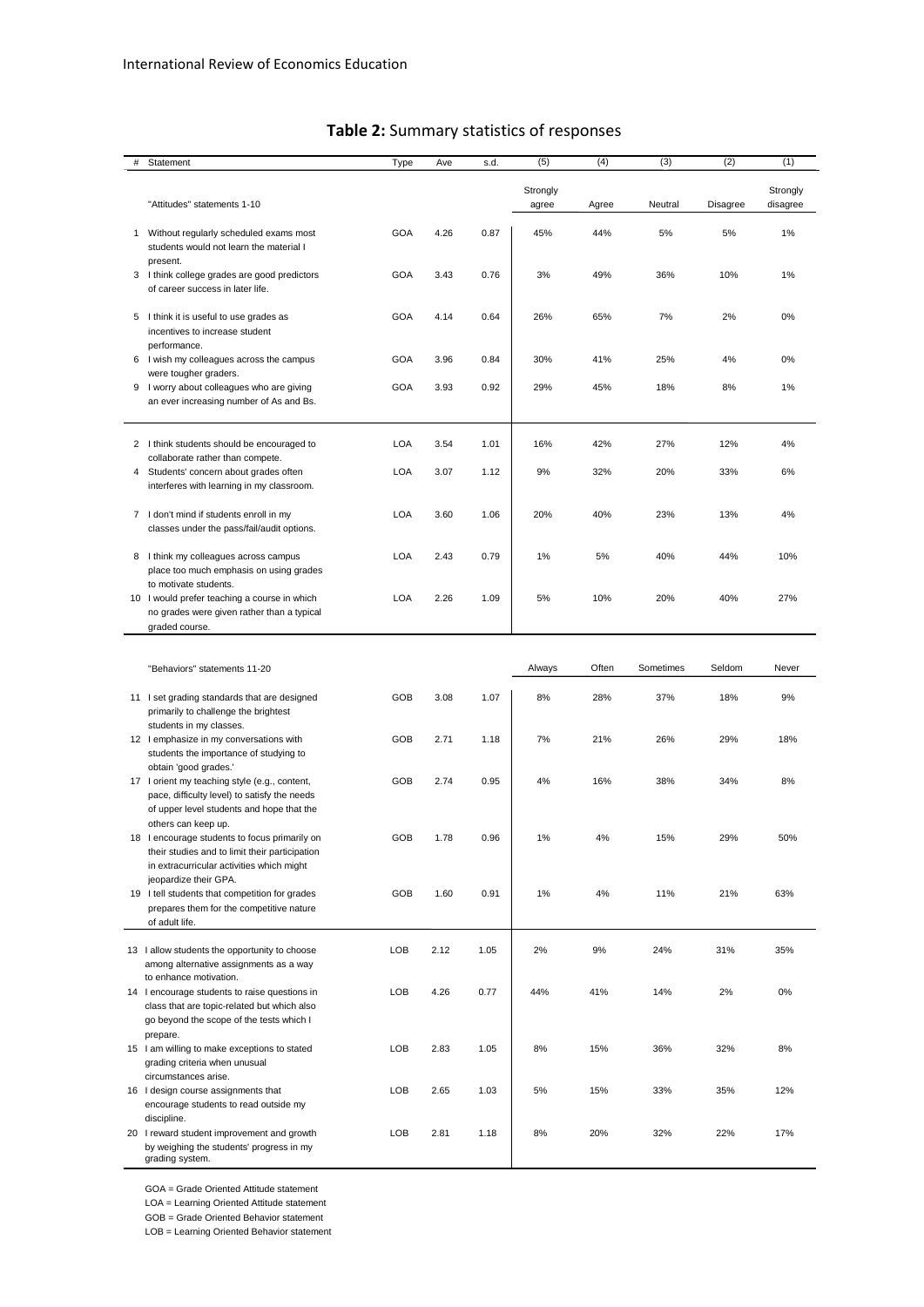The responses to statement 6 (and 9) indicate that economics faculty think faculty in other disciplines are easy graders. Grade inflation is a concern as well. Further, 89 per cent agreed with statement 3, 'I think college grades are good predictors of [career] success in later life', even though research findings indicate a tenuous relationship between grades and future career success (Cohen, 1984; Baird, 1985; Davidson and Lewis, 1997). <sup>8</sup> Thus, economics faculty place a heavy emphasis on grading and grades.

The next section of Table 2 shows that economics faculty exhibit mixed learning oriented attitudes (LOA), with strong LOA in their responses to statements 2 and 7, which generally de-emphasises the role of grades, but anti-LO in their responses to statements 8 and 10, which indicate a belief that grades are a necessary motivator for students (consistent with the strong GOA). A majority favour collaboration over competition (statement 2) and enrollment under the pass/fail/audit option (statement 7), both of which have been shown to promote positive learning outcomes. On the other hand, a majority disagree that faculty in other disciplines place too much emphasis on using grades to motivate students (mirroring the responses for statements 6 and 9).

In response to statement 4 ('Students' concern about grades often interferes with learning in my classroom'), a large minority of faculty identified concern with students' focus on grades (41 per cent agreed or strongly agreed to the statement). As 41 per cent agreed, we can reasonably conclude that for many, but not most, faculty students' concern about grades is a problem.<sup>9</sup>

Given the strong GOA noted above, it is surprising that respondents exhibit very little overt grade oriented behaviour (GOB), as shown in the next set of responses in Table 2. Teaching style and grading standards are not designed to accommodate more capable students at the expense of the less capable (statements 11 and 17). Further, faculty do not emphasise the importance of grades in conversations with students (statements 12, 18 and 19).

Respondents also score low on the LO behaviour (LOB) scale. Faculty allow students little choice in completing assignments, at least in an effort to enhance motivation (statement 13). As discussed in a previous section, choice has been shown to be an important factor in student motivation. Responses to statement 13 indicate that economics faculty provide little opportunity to 'choose among alternative assignments as a way to enhance motivation'. Anderman and Midgley (1998) note that allowing some degree of control over learning by giving students choices between different assignments does not mean teachers must relinquish control of the classroom: 'Even small opportunities for choice, such as whether to work with a partner or independently,' give students a greater sense of autonomy.

Two out of every five faculty indicated that improved performance is not weighed in grading decisions (statement 20). Further, many faculty are not willing to make exceptions to stated grading criteria when unusual circumstances arise (statement 15), perhaps concerned with the implications of breaking a 'contract' – as the syllabus is often viewed as representing. Also faculty are reluctant to encourage students to read from outside of the economics discipline (statement 16), despite the inherent multidisciplinary nature of economics. In many respects this is understandable, given time constraints and training typically provided to economics faculty.

 $^8$  Davidson and Lewis (1997) find that less prepared medical school applicants earned lower GPAs in medical school but did equally as well in their careers as those with better GPAs or scores going into medical school. Cohen (1984) conducts a meta-analysis of 108 studies correlating grade average in college to various criteria of adult achievement or success. His conclusions 'may be somewhat discouraging to those placing great importance on grades and their predictive power. It seems that how well a student does in college relates only marginally with success in a career' (p. 292). Professors, who typically have earned high GPAs during their many years of academic study, may be expected to believe that grades are strong indicators of future success. Nonetheless, the evidence is much less certain.

 $9$  The 39 per cent who disagreed or strongly disagreed do not cancel out the 'agrees'. If two out of five faculty indicate it is a problem then the fact that it's not a problem for the others is not central.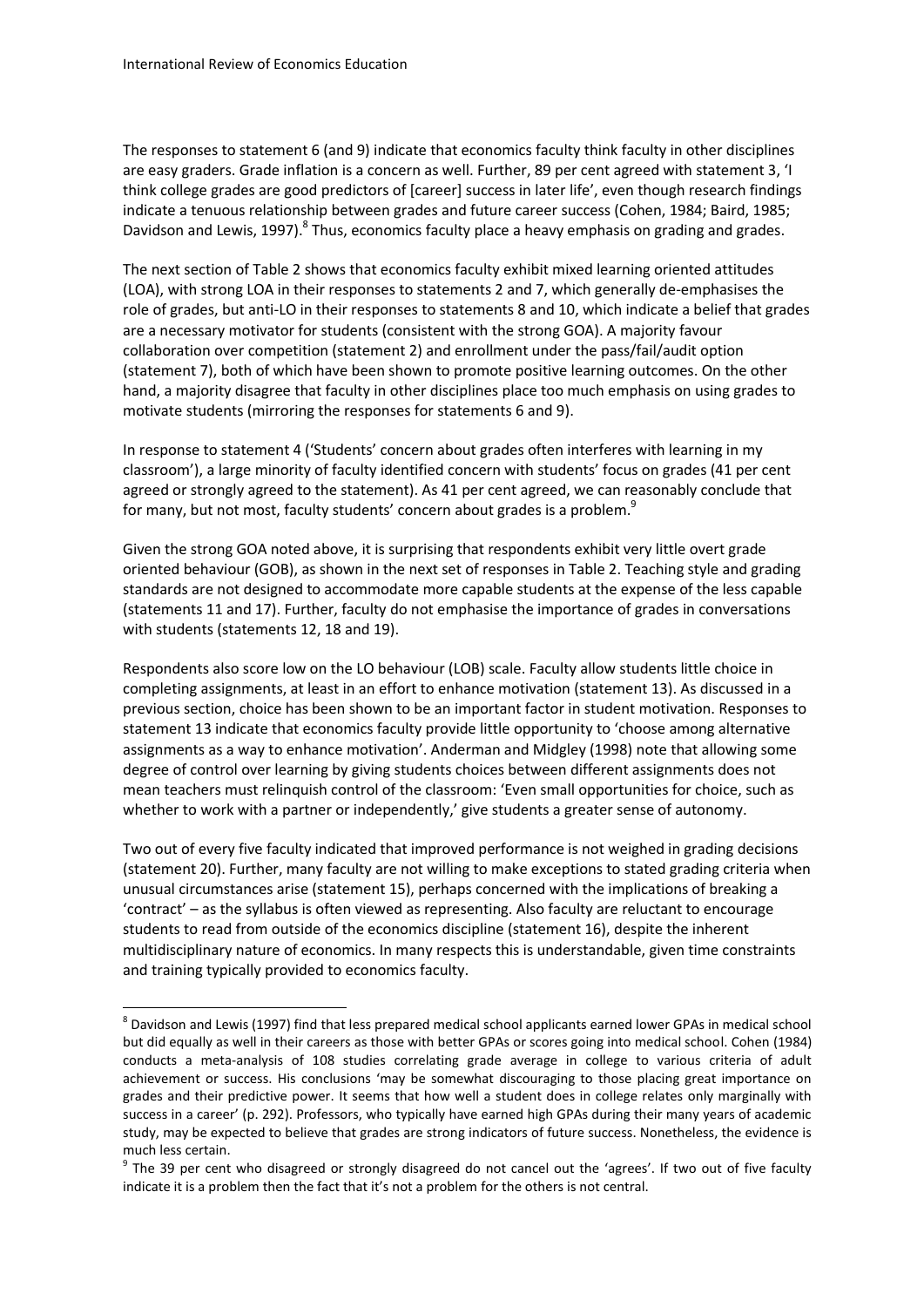Overall, economics faculty are mostly in agreement (as measured by standard deviation of the responses) to GO statements more so than LO statements (8 of the 10 most agreed upon statements are GO). In sum, the survey responses suggest that economics faculty place heavy emphasis on the extrinsic motivating qualities of grades.

#### *Demographic and institutional influences*

The views of economics faculty also seem to differ by certain individual and environmental characteristics. Tests for equality of means across groups indicate that gender, tenure status and business school affiliation are all correlated with learning and grade orientation. Table 3 presents summary results showing that females tend to be less GO and more LO compared to males; tenured faculty tend to be more GO and less LO compared to non-tenured faculty; and economics faculty affiliated with business schools tend to be more GO and less LO than economics faculty not affiliated with business schools. We also perform ordered logit regressions to account for correlation between these three factors. The results do not change. These regressions also show no differences in LO and GO based on number of course sections taught, number of students taught, or the course level (principles, intermediate, upper level or graduate). Complete results are shown in Appendix 2.

| <b>Table 3:</b> Differences in learning orientation (LO) and grade orientation (GO) by individual and |
|-------------------------------------------------------------------------------------------------------|
| institutional characteristics                                                                         |
|                                                                                                       |

| <b>Measure</b> | Differences by                        | df  | t-value | <b>Probability</b> |
|----------------|---------------------------------------|-----|---------|--------------------|
| GOT            | Gender                                | 770 | 3.56    | 0.0004             |
|                | <b>Tenure Status</b>                  | 772 | $-5.19$ | 0.0000             |
|                | <b>Business School</b><br>affiliation | 762 | $-3.33$ | 0.0009             |
| LOT            | Gender                                | 770 | $-3.68$ | 0.0003             |
|                | <b>Tenure Status</b>                  | 772 | 3.17    | 0.0016             |
|                | <b>Business School</b><br>affiliation | 762 | 2.55    | 0.0110             |

The differences by gender, tenure, and school affiliation can be seen in their distributions (kernel densities), as shown in Figure 1. We see a general shift of the distribution in each case. We hesitate to speculate on the reasons for the differences between males and females. With regard to differences by tenure status, one interpretation is that to get tenure, economics faculty are likely to have been judged hard graders (been very concerned with grades), based on our survey findings. In other words, faculty who appear to be soft graders may tend not to get tenure. Likewise, business schools may have an environment that encourages GO and less LO, or encourages faculty with those characteristics to select business schools. Given the limitations of our data, we leave for future research a rigorous examination of the reasons for these differences.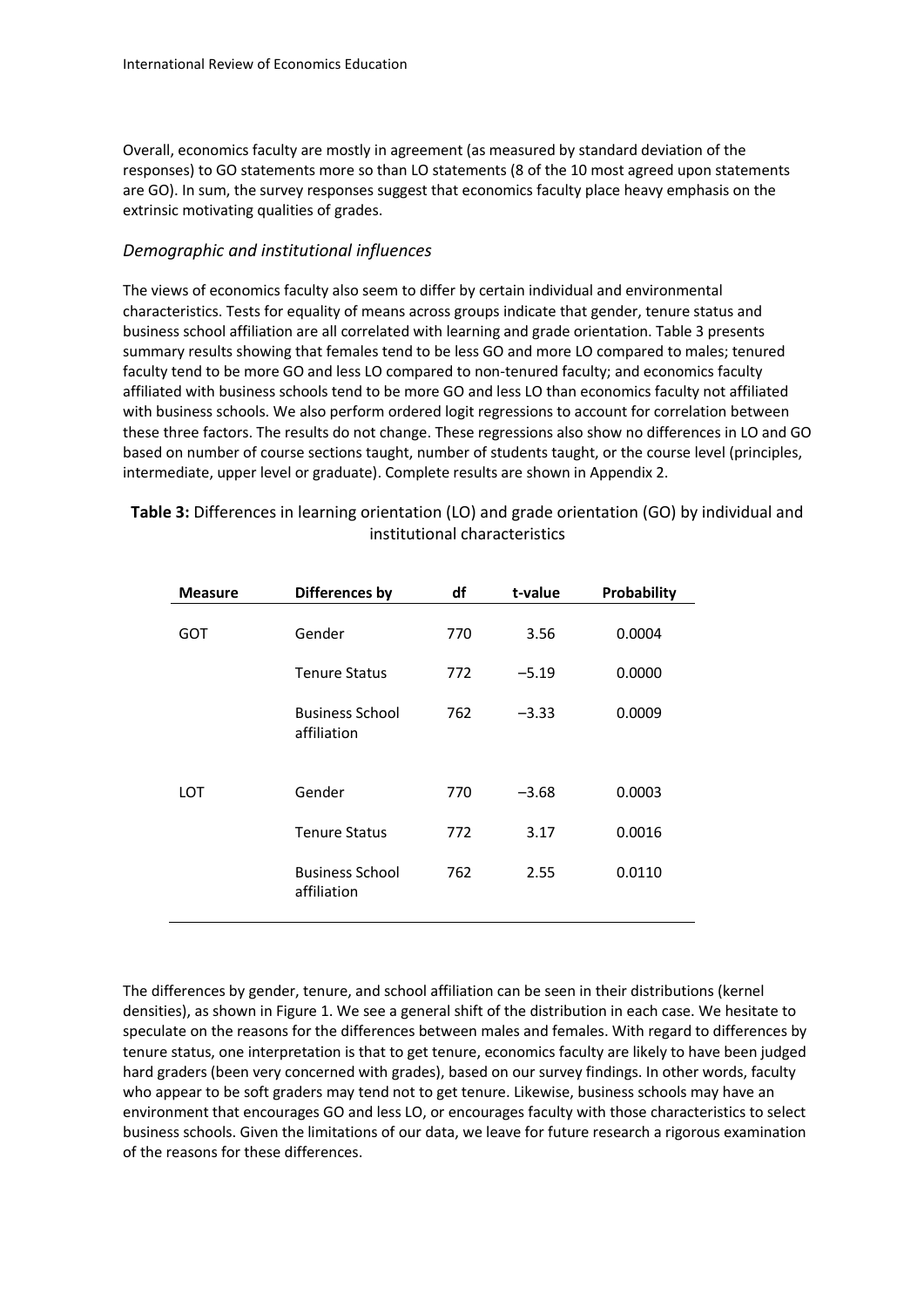



#### **4. Free-form comments**

Two hundred and two respondents (25 per cent of all respondents) submitted free-form comments. Many of the comments fall into three closely related areas: (1) standards and cross-faculty comparison of grade distributions; (2) the influence of grades on student evaluations and the influence of those evaluations on personnel decisions; and (3) grade inflation.

#### *Standards and pressure to conform*

Many respondents were concerned with pressure to conform to department grading norms. Views were wide-ranging. For example, it was often stated or implied that being at the low end of the distribution (relative to colleagues) is better than being at the high end. Others cited pressure from deans to provide higher grades and not to fail students.

Ten per cent of respondents indicated (on item #31) that department or college grading expectations had a 'great deal' of influence on how they grade. Another 33 per cent responded 'some' to that question. Roughly 29 per cent responded 'not at all'.

Many indicated that they adjust their grade distribution to be near the department average. 'I do compare my grade distributions with colleagues to determine if I am somewhat consistent.' 'I give fewer As, but aside from that I want my grade distributions to resemble those of my colleagues.' 'Implicitly I adjust the level of the course taught so the grade distribution looks like the rest of my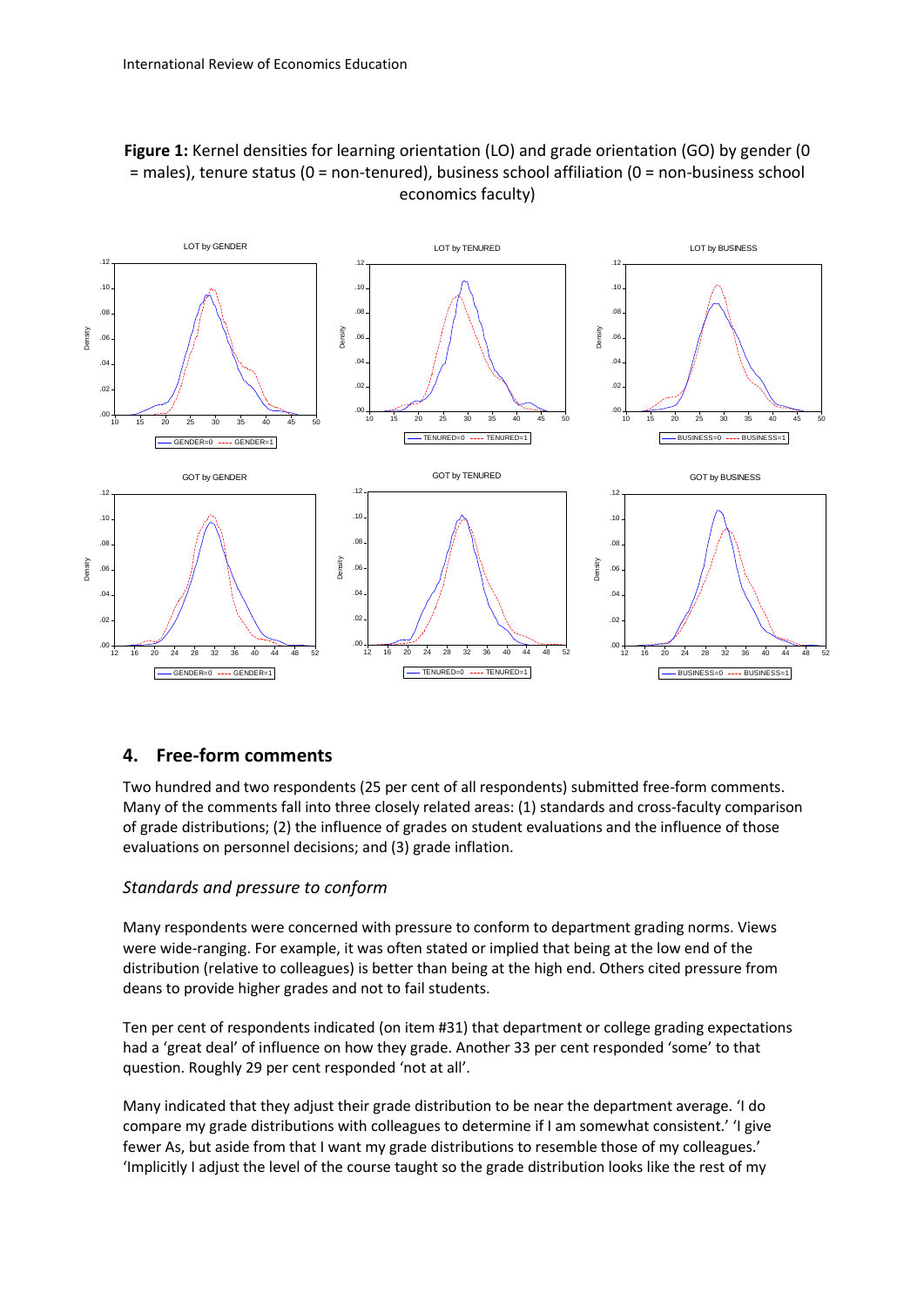colleages [sic].' This last comment seems natural – standards must vary from school to school (introductory economics at Harvard is very different than at SUNY Oneonta). It also suggests a relative standard, with the measurement of student performance in one class being gauged by student performance in another.

One respondent wrote, 'In my intro classes it's difficult to hold higher standards than other faculty in my department. If I do, then about 30 per cent of my students hate me…' The same respondent continues, 'I have been redesigning my intro micro class for the past seven years and I believe that I am getting closer to an optimal model using Aplia, clickers and no exams.'

Several faculty compared the grades awarded in economics to those awarded in other disciplines. Lower grades in economics were most often seen as an indication of higher standards and rigour. They also may be driving students away from economics. As one put it, 'The signal value of grades is therefore eroded as many students do not really know where their comarative [sic] advantage lies.'

Not once did a respondent suggest that low grades are an indicator of poor teaching or irrelevant topics. Always, poor/low/harsh/tough grades were seen as upholding high standards. Almost always high standards were relative to other disciplines, which were often viewed as vaguely loose in their standards.

#### *Grades, student evaluations, and personnel decisions*

The role of course evaluations in tenure and promotion decisions was mentioned often. A few respondents explicitly stated that they did not grade as harshly as they might otherwise because harsh grades would hurt their student evaluations, which will then hurt their tenure, promotion and salary prospects. As one respondent noted, 'there is a noticable [sic] cost to holding to standards'. Another wrote, there is 'pressure not to set standards or expectations too high'.

On the other hand, too many high grades cause alarm. One respondent noted, 'when evaluating faculty colleagues exceptionally high student evaluations coupled with exceptionally high grades sets off alarms'. Another noted, 'Grading policies of faculty are more affected by the weight placed on course evaluations in promotion and tenure than any other policy.'

Several other comments indicated similar concern. The pernicious influence of grades in personnel decisions seems to be a cause for alarm. Students play a key role. One responder wrote, 'Students (most of them) are obsessed with grades. They will do anything to get a higher grade (again, not all students but most). They will try to move their grade up by tallying their points against my grade cuts and asking (or demanding) a point or two more.'

#### *Grade inflation*

The concerns with promotion and tenure and standards were intertwined with a concern with grade inflation. 'I want the grades in my class to be comparable to grades in other classes and therefore participate in the inflation' one respondent wrote.

While many economics faculty bemoan the pressure to accommodate students' expectations for high grades ('The pressure to give high grades both from the departmental colleagues and from the Dean of the College have reached epic levels'), others note pressure from colleagues and deans to avoid grade inflation ('Our department and college is very concerned about grade infation [sic]. If we started giving an unusual number of As, someone would speak to us about it to be sure we were upholding standards').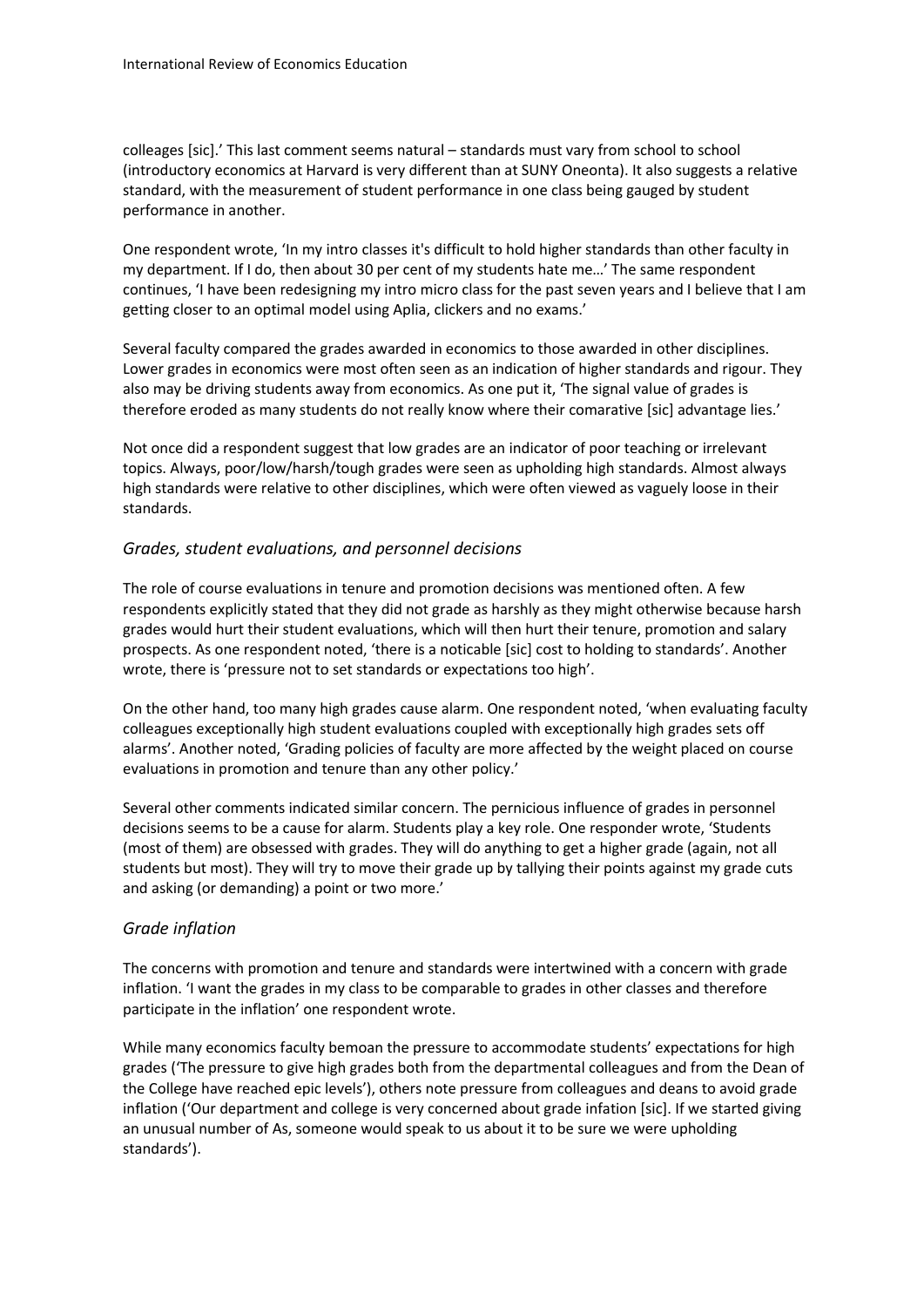Grade inflation in other departments was seen by one faculty as an explanation for economics faculty not winning teaching awards ('It is however the case that faculty from our department almost never win college or university teaching awards, because these rely heavily on student's evaluations (which are biased upward when grades are inflated)'). $^{10}$ 

#### **5. Conclusion**

 $\overline{a}$ 

Grades are pervasive in higher education. Financial aid, scholarships, continuation in a major, parental approval, potential employment, and acceptance to graduate school are all tied to some extent to grades. It is only natural that faculty and students exhibit a 'grade orientation'. Indeed, economics faculty in our study agree that it is 'useful to use grades as incentives to increase student performance'. But, by emphasising grades as an incentive, economics faculty may be promoting the very orientation toward grades that many consider to be a problem. In our survey, 41 per cent of economic faculty agreed or strongly agreed that 'Students' concern about grades often interferes with learning in my classroom.' Certainly, faculty want students to be less concerned with grades and more focused on learning. Students apparently want this also, yet feel constrained by the emphasis placed on grades by teachers, parents, and others (Pollio and Beck, 2000).

Milton *et al.* (1986, p. 141) report that, 'Faculty may emphasise grades in their classrooms more than they need to or should. Faculty members have it within their power to reduce this pernicious and distorting aspect of educational practice that often seems to work against learning. If faculty would relax their emphasis on grades, this might serve not to lower standards but to encourage an orientation toward learning.' Based on our survey results, this is likely to be viewed with considerable skepticism by economics faculty. Yet, decades of empirical work in educational psychology, and even some recent findings in economics education, lend support to this claim.

There are practical issues limiting one's ability to de-emphasise grades. One respondent wrote: 'My approach to grading has to take into account the system of grades that students have learned in 14+ years of schooling. I would LOVE to do away with grades altogether, but the students in a single semester course do not often know how to act in that new environment...' The job is even more complicated when one considers the need also to convince colleagues, department chairs, deans and others. But note that grades do not have to be completely removed, simply de-emphasised. Repeated and widespread de-emphasis of grades in economics classes (as may already occur in other college classes) may be necessary to undo students' learned behaviour from many prior years.

For those looking for concrete recommendations for de-emphasising grades we provide the following shortlist, incorporating some findings from educational psychology, with examples of methods the authors have used in their classes: $^{11}$ 

- 1. Use extrinsic rewards sparingly and in a non-controlling manner.
	- a. Do not grade classroom experiments or class discussion, although other 'rewards' (e.g. small sweets) may be used without an emphasis on the reward or the performance itself. Appealing experiments and discussion will be enough to stimulate student effort. If students are not participating, change the activity (Dickie, 2006; Moeller and Reschke, 1993; Hahn *et al.*, 1989).

 $10$  A more detailed discussion of grade inflation is left for a future paper. But interested readers can examine a California State-Northridge study of grade inflation available at [http://www.csun.edu/coc/report06.html.](http://www.csun.edu/coc/report06.html) The website contains supporting data by school and department.

<sup>&</sup>lt;sup>11</sup> Barbara Gross-Davis of UC-Berkeley provides details and additional suggestions, with references [\(http://teaching.berkeley.edu/bgd/motivate.html\)](http://teaching.berkeley.edu/bgd/motivate.html).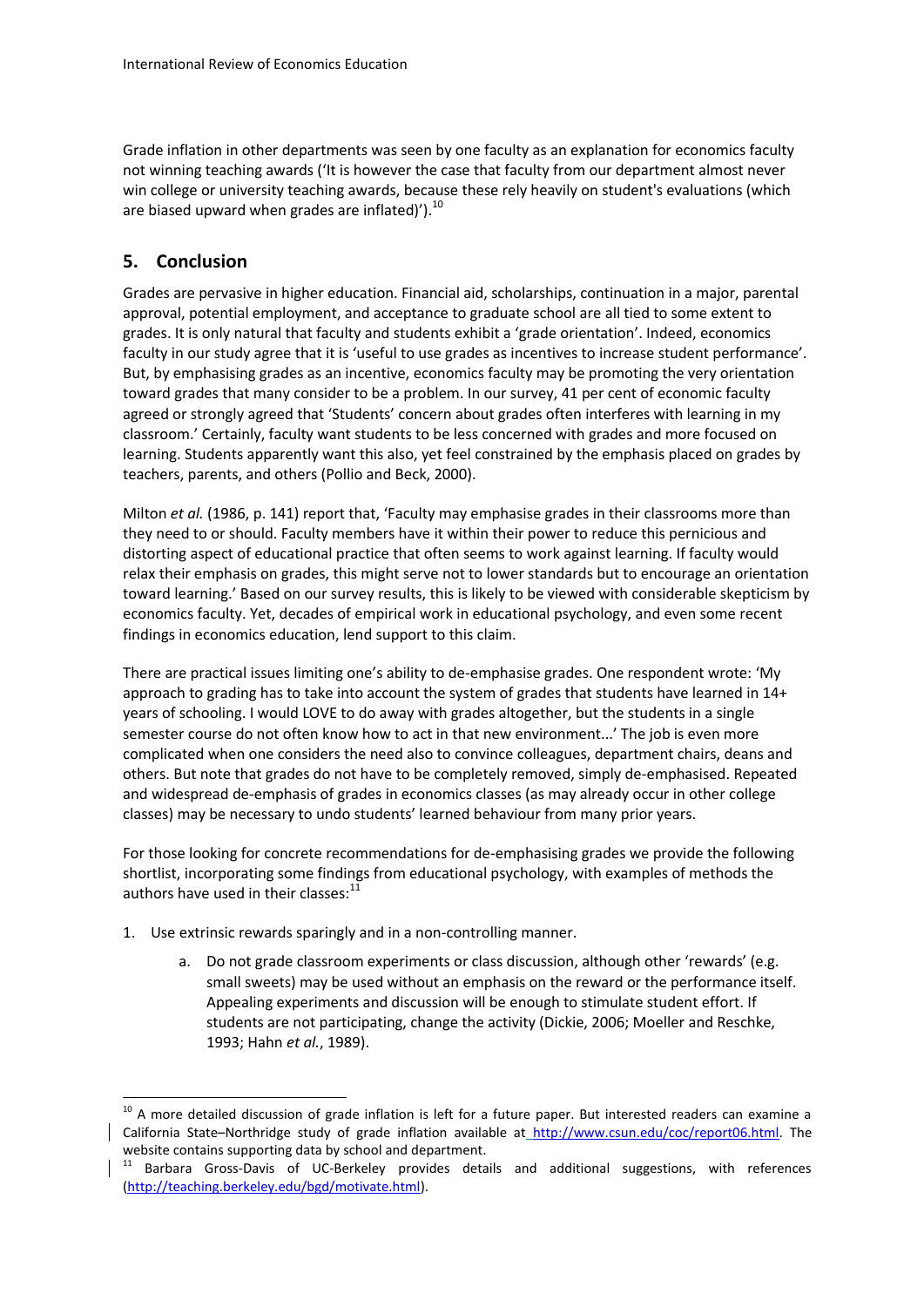- b. Grade assignments satisfactory or unsatisfactory (with a minimum acceptable level of quality, e.g. B–, necessary for satisfactory work) as this will probably be seen as noncontrolling, given that perfection is not required for full credit (Deci *et al.*, 1999; Grolnick and Ryan, 1987; Ames and Ames, 1991).
- 2. Provide choice (concerning assignments, topics to be discussed, due dates) (Anderman and Midgley, 1998).
	- a. Allow students to choose which assignments to submit for credit (either requiring a minimum number of satisfactory assignments or reducing the weight on exam scores for each satisfactory assignment).
	- b. Allow students to choose topics for class discussion from a list of possible topics.
- 3. Promote mastery of learning by providing opportunities to revise unsatisfactory work.
	- a. Encourage students to revise and resubmit unsatisfactory work even if it is graded 0-100 or A-F.
- 4. Avoid competition; base evaluation on criterion-referenced standards.
	- a. Communicate to students that work is evaluated on set standards, not relative to other students' work (Urdan *et al.*, 1998; Thompson and Perry, 2005).
- 5. Encourage attributing success to effort and interpreting mistakes as learning opportunities.
	- a. Repeatedly impress upon students that effort is the most important determinant of success in your course (not ability or luck); offer students concrete examples of how and on what they should be exerting effort. At the same time, make it clear to students that they must ultimately show a certain level of proficiency for a successful learning experience.
	- b. Praise effort rather than outcome (Henderlong and Lepper, 2002).
	- c. Allow students to replace poor grades (e.g. by allowing the score on a comprehensive final exam to replace lower exam scores), keeping them 'in the game' throughout the semester.

The healthy response rate to our survey is an indicator of the high interest in this topic among economics faculty. For many, grades have become a sore spot. This paper provides a record of the attitudes and behaviours of economics faculty on a variety of grade-related topics and serves as an important attempt to open a dialogue among economics faculty and between faculty of economics and other disciplines. Comparing the views of economics faculty to the empirical evidence sheds light on the likely effects of our common policies. Future research should apply insights from educational psychology to the economics classroom. This would extend beyond simple replication of prior studies – which may be warranted at first – to an extension, incorporating fundamental economic concepts such as opportunity costs and formal modelling (possibly of the type recently being explored in labour economics).<sup>12</sup> The focus of current research in economics education would then expand from content and methods of instruction, both very important areas, to include student motivation and incentives.

 $\overline{a}$ 

 $12$  Frey (1998), Falk and Kosfeld (2006) and Murdock (2002).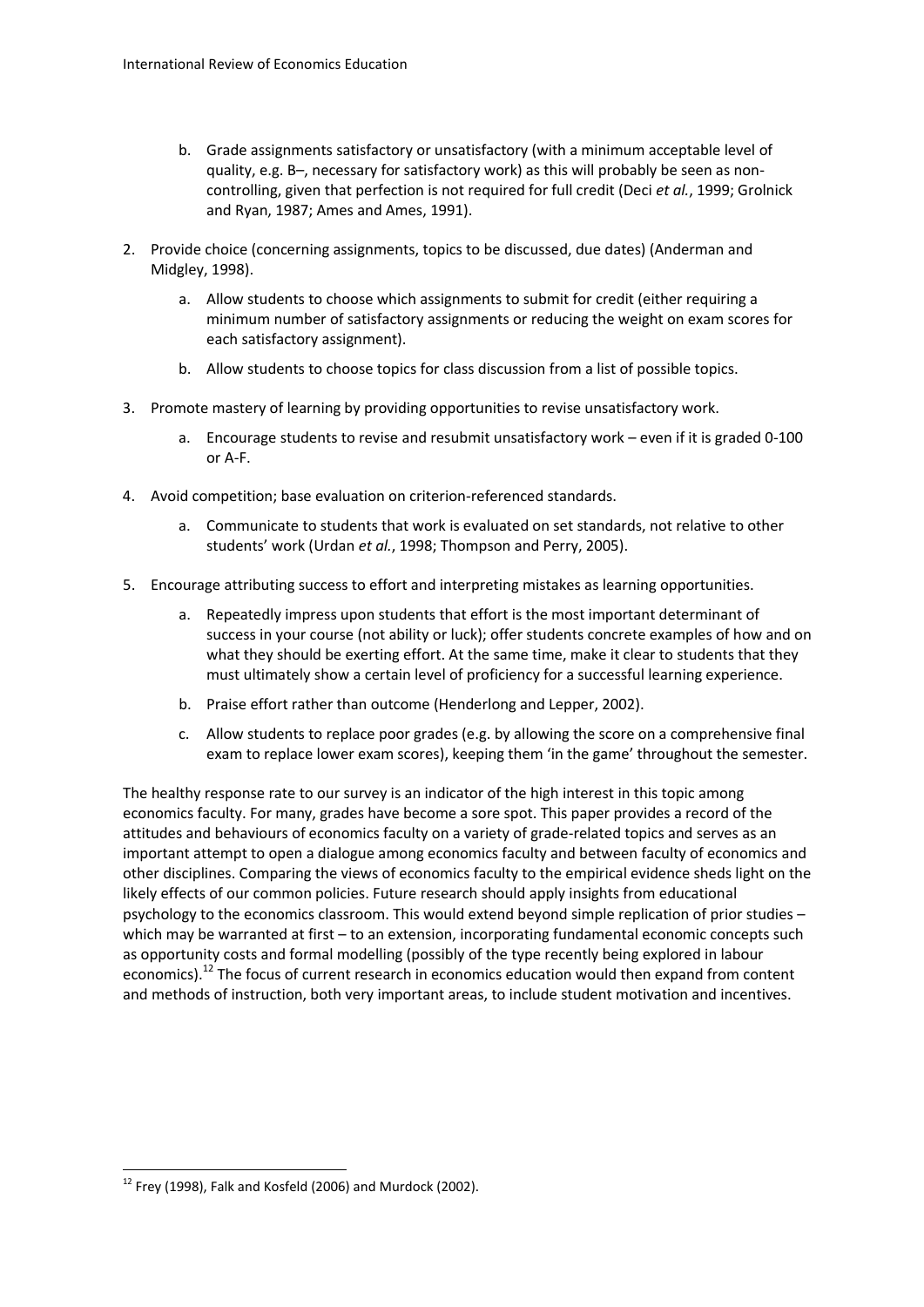#### **References**

Allgood, S., Bosshardt, W., Van der Klaauw, W. and Watts, M. (2004). 'What Students Remember and Say about College Economics Years Later', *American Economic Review,* Vol. 94(2), pp. 259-265.

Ames, R. and Ames, C. (1991). 'Motivation and Effective Teaching', in (B. F. Jones and L. Idol, eds) *Educational Values and Cognitive Instruction: Implications for Reform,* Hillsdale, N. J.: Erlbaum.

Anderman, L. and Midgley, C. (1998). 'Motivation and middle school students', ERIC Clearinghouse on Elementary and Early Childhood Education. ERIC Document Reproduction Service No. ED 421 281.

AEA CSWEP (2008). 'Report of the Committee on the Status of Women in the Economics Profession', *American Economic Review,* Vol. 98(2), pp. 611-18.

Baird, L. (1985). 'Do grades and tests predict adult achievement?', *Research in Higher Education*, Vol. 23, pp. 3-85.

Becker, W. E. and Watts, M. (1996). 'Chalk and Talk: A National Survey on Teaching Undergraduate Economics', *American Economic Review,* Vol. 86(2), pp. 448-53.

Becker, W. E. and Watts, M. (2001a). 'Teaching Economics at the Start of the 21<sup>st</sup> Century: Still Chalk and Talk', *American Economic Review,* Vol. 91(2), pp. 446-51.

Becker, W. E. and Watts, M. (2001b). 'Teaching Methods in U.S. Undergraduate Courses', *Journal of Economic Education,* Vol. 32(3), pp. 269-79.

Betts, J. R. and Grogger, J. (2003). 'The Impact of Grading Standards on Student Achievement, Educational Attainment, and Entry-Level Earnings', *Economics of Education Review,* Vol. 22(4), pp. 343-52.

Bose, J. (2001). 'Nonresponse Bias Analyses At The National Center For Education Statistics', Proceedings of Statistics Canada Symposium. Accessed at http://www.fcsm.gov/committees/ihsng/StatsCan2\_JB.pdf.

Butler, R. (1987). 'Task-Involving and Ego-Involving Properties of Evaluation: Effects of Different Feedback Conditions on Motivational Perceptions, Interest, and Performance', *Journal of Education Psychology,* Vol. 79(4), pp. 474-82.

Cherry, T. L. and Ellis, L. V. (2005). 'Does Rank-Order Grading Improve Student Performance? Evidence from a Classroom Experiment', *International Review of Economics Education,* Vol. 4(1), pp. 9-19.

Cohen, P. A. (1984). 'College grades and adult achievement: A research synthesis', *Research in Higher Education,* Vol. 20, pp. 281-94.

Davidson, R. C. and Lewis, E. L. (1997). 'Affirmative Action and Other Special Consideration Admissions at the University of California, Davis, School of Medicine', *Journal of the American Medical Association,* Vol. 278(14), pp. 1153-8.

Deci, E., Koestner, R. and Ryan, R. (1999). 'A Meta-analytic Review of Experiments Examining the Effects of Extrinsic Rewards on Intrinsic Motivation', *Psychological Bulletin,* Vol. 125(6), pp. 627-68.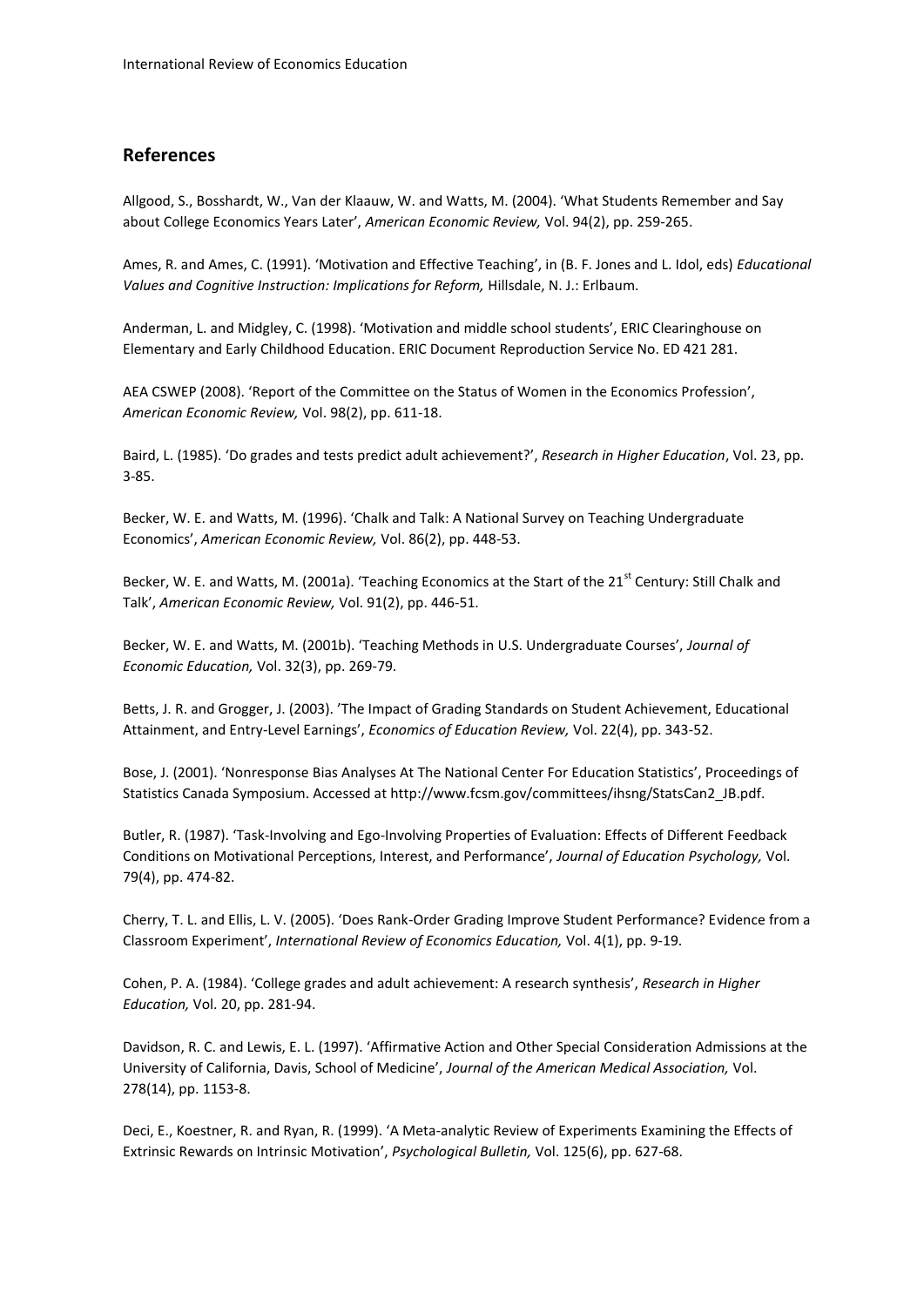Dickie, M. (2006). 'Experimenting: Does It Increase Learning in Introductory Microeconomics?', *Journal of Economic Education*, Vol. 37(3), pp. 267-88.

Eison, J., Janzow, F. and Pollio, H. R. (1993). 'Assessing Faculty Orientations Towards Grades and Learning: Some Initial Results', *Psychological Reports,* Vol. 73, pp. 643-56.

Falk, A. and Kosfeld, M. (2006). 'The Hidden Costs of Control', *American Economic Review,* Vol. 96(5), pp. 1611-30.

Frey, B. (1998). *Not just for the money: an economic theory of personal motivation,* Beacon Press: Boston.

Grolnick, W. and Ryan, R. (1987). 'Autonomy in Children's Learning An Experimental and Individual Difference Investigation', *Journal of Personality and Social Psychology,* Vol. 52(5), pp. 890-8.

Grove, W. A. and Wasserman, T. (2006). 'Incentives and Student Learning: A Natural Experiment with Economics Problem Sets', *American Economic Review,* vol. 96(2), pp. 447-52.

Hahn, S., Stassen, T. and Reschke, C. (1989). 'Grading Classroom Oral Activities: Effects on Motivation and Proficiency', *Foreign Language Annals,* Vol. 22, pp. 241-52.

Harackiewicz, J. M., Barron, K. E., Tauer, J. M., Carter, S. M. and Elliot, A. J. (2000). 'Short-term and long-term consequences of achievement goals: Predicting interest and performance over time', *Journal of Educational Psychology,* Vol. 92, pp. 316-30.

Harter, S. (1978). 'Pleasure Derived from Challenge and the Effects of Receiving Grades on Children's Difficulty Level Choices', *Child Development,* Vol. 49, pp.788-99.

Henderlong, J. and Lepper, M. R. (2002). 'The Effects of Praise on Children's Intrinsic Motivation: A Review and Synthesis', *Psychological Bulletin,* Vol. 128(5), pp. 774-95.

Janzow, F. and Eison, J. (1990). 'Grades: Their Influence on Students and Faculty', *New Directions for Teaching and Learning*, Vol. 42(summer), pp. 93-102.

Kamath, R. R., Thomas, E. G. and Wang, Y. (2007). 'Academic and personal characteristics of economics faculty in U.S. colleges and universities', *International Journal of Business Research*, Vol. 7(3), pp.29-40.

Karabenick, S. (2004). 'Perceived Achievement Goal Structure and College Student Help Seeking', *Journal of Educational Psychology*, Vol. 96(3), pp. 569-81.

Kirschenbaum, H., Napier, R. and Simon, S. (1971). *Wad-Ja-Get? The Grading Game in American Education*, New York: Hart.

Linnenbrink, E. (2005). 'The Dilemma of Performance-Approach Goals: The Use of Multiple Goal Contexts to Promote Students' Motivation and Learning', *Journal of Educational Psychology*, Vol. 97(2), pp. 197-213.

Meece, J., Anderman, E. and Anderman. L. (2006). 'Classroom Goal Structure, Student Motivations, and Academic Achievement', *Annual Review of Psychology*, Vol. 57, pp. 487-503.

Milton, O., Pollio, H. and Eison, J. (1986). *Making Sense of College Grades,* San Francisco: Jossey-Bass.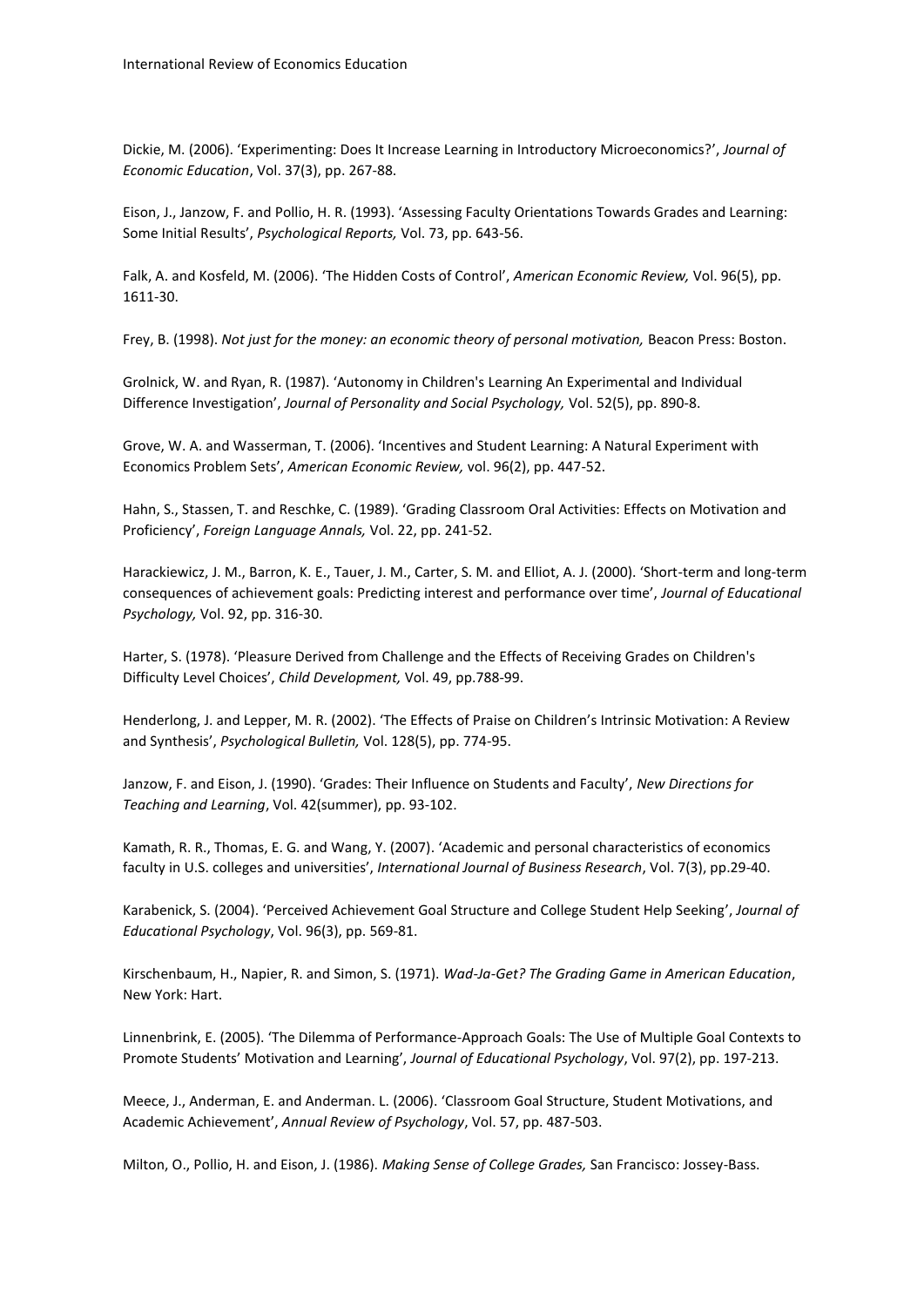Moeller, A. J. and Reschke, C. (1993). 'A Second Look at Grading and Classroom Performance: Report of a Research Study', *The Modern Language Journal*, Vol. 77(2), pp. 163-69.

Murdock, K. (2002). 'Intrinsic motivation and optimal incentive contracts', *RAND Journal of Economics*, Vol. 33(4), pp. 650-671.

Oppenheim, A. N. (1966). *Questionnaire Design and Attitude Measurement,* New York: Basic Books.

Pekrun, R., Elliott, A. and Maier, M. (2006). 'Achievement Goals and Discrete Achievement Emotions: A Theoretical Model and Prospective Test', *Journal of Educational Psychology*, Vol. 98(3): 583-97.

Pollio, H. R. and Beck, H. P. (2000). 'When the Tail Wags the Dog: Perceptions of Learning and Grade Orientation in, and by, Contemporary College Students and Faculty', *The Journal of Higher Education*, Vol. 71(1), pp. 84-102.

Schaur, G., Watts, M. and Becker, W. E. (2008). 'Assessment practices and Trends in Undergraduate Economics Courses', *American Economic Review*, Vol. 98(2), pp. 552-56.

Senko, C. and Harackiewicz, J. M. (2005). 'Regulation of Achievement Goals: The Role of Competence Feedback', *Journal of Educational Psychology*, Vol. 97(3), pp. 320-36.

Skinner, B. F. (1976). *About Behaviorism,* Vintage: New York.

Thompson, T. (1994). 'Self-worth protection: Review and implications for the classroom', *Educational Review,*  Vol. 46(3), pp. 259-74.

Thompson, T. and Perry, Z. (2005). 'Is the Poor Performance of Self-Worth Protective Students Linked with Social Comparison Goals?', *Educational Psychology*, Vol. 25(5), pp. 471-90.

Urdan, T., Midgley, C. and Anderman, E. (1998). 'The Role of Classroom Goal Structure in Students' Use of Self-Handicapping Strategies', *American Educational Research Journal,* Vol. 35(1), pp. 101-22.

Walstad, W. B. (2006). 'Assessment of Student Learning in Economics', in (W. E. Becker, M. Watts and S. R. Becker, eds) *Teaching Economics, More Alternatives to Chalk and Talk,* Cheltenham, UK: Edward Elgar.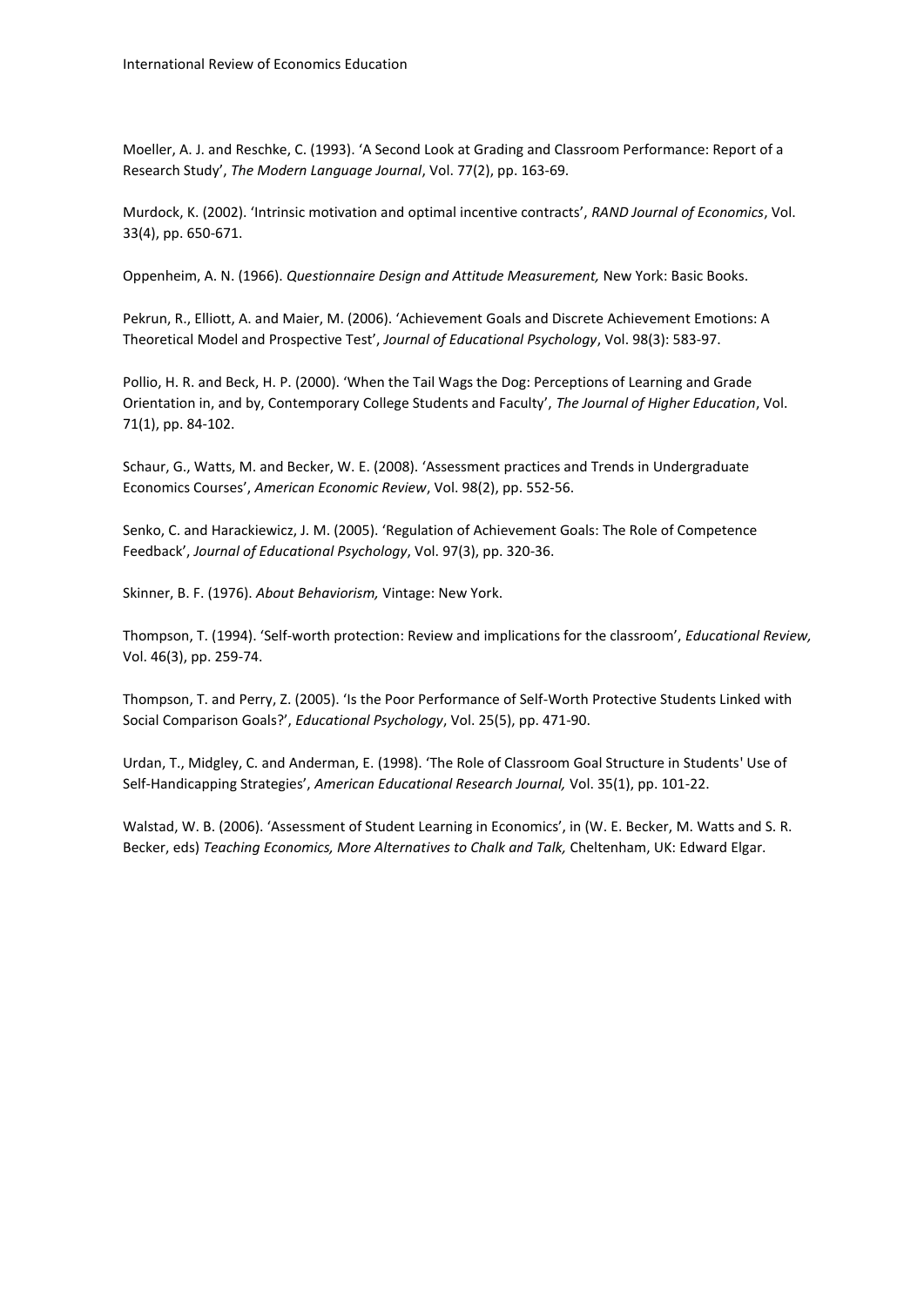### **Appendix 1: Demographic questions**

- 21. Are you Male or Female?
	- \_\_\_ Male \_\_\_ Female
- 22. What is your academic status (rank)?
	- \_\_\_ Assistant Professor (tenure track)
	- \_\_\_ Associate Professor (tenured)
	- \_\_\_ Professor (tenured)
	- \_\_\_ Full-time: Lecturer/Visiting (non-tenured)
	- \_\_\_ Part-time: Lecturer/Visiting (non-tenured)
	- \_\_\_ Other, please specify
- 23. How many years have you been teaching?
- 24. What is the highest degree awarded by your department?
	- \_\_\_ Bachelors
	- \_\_\_ Masters
	- \_\_\_ Doctorate
	- Other, please specify
- 25. In which school/division is your department?
	- \_\_\_ School of Business
	- \_\_\_ School of Social Sciences
	- \_\_\_ Other, please specify
- 26. Approximately how many full-time economics faculty are in your department? \_\_
- 27. How many course sections and students do you teach in a typical academic year in each of the areas listed below? (Leave blank areas not taught.)

|                         | Course sections | Number of students (total) |
|-------------------------|-----------------|----------------------------|
| Principles, undergrad   |                 |                            |
| Intermediate, undergrad |                 |                            |
| Upper level, undergrad  |                 |                            |
| MA or MBA               |                 |                            |
| PhD                     |                 |                            |

28. For each course level that you teach, indicate the TWO most significant evaluation tools by placing a 1 in the box for the method that accounts for the greatest portion of the course grade and a 2 in the appropriate box for the second greatest portion. Leave blank if you do not teach the course level shown.

|                       | Essay / Short   Multiple    | Homework   Quizzes   Papers |  | Class participation/ |
|-----------------------|-----------------------------|-----------------------------|--|----------------------|
|                       | answer exams   choice exams |                             |  | presentations        |
| Introductory Level    |                             |                             |  |                      |
| l Intermediate        |                             |                             |  |                      |
| Upper level, graduate |                             |                             |  |                      |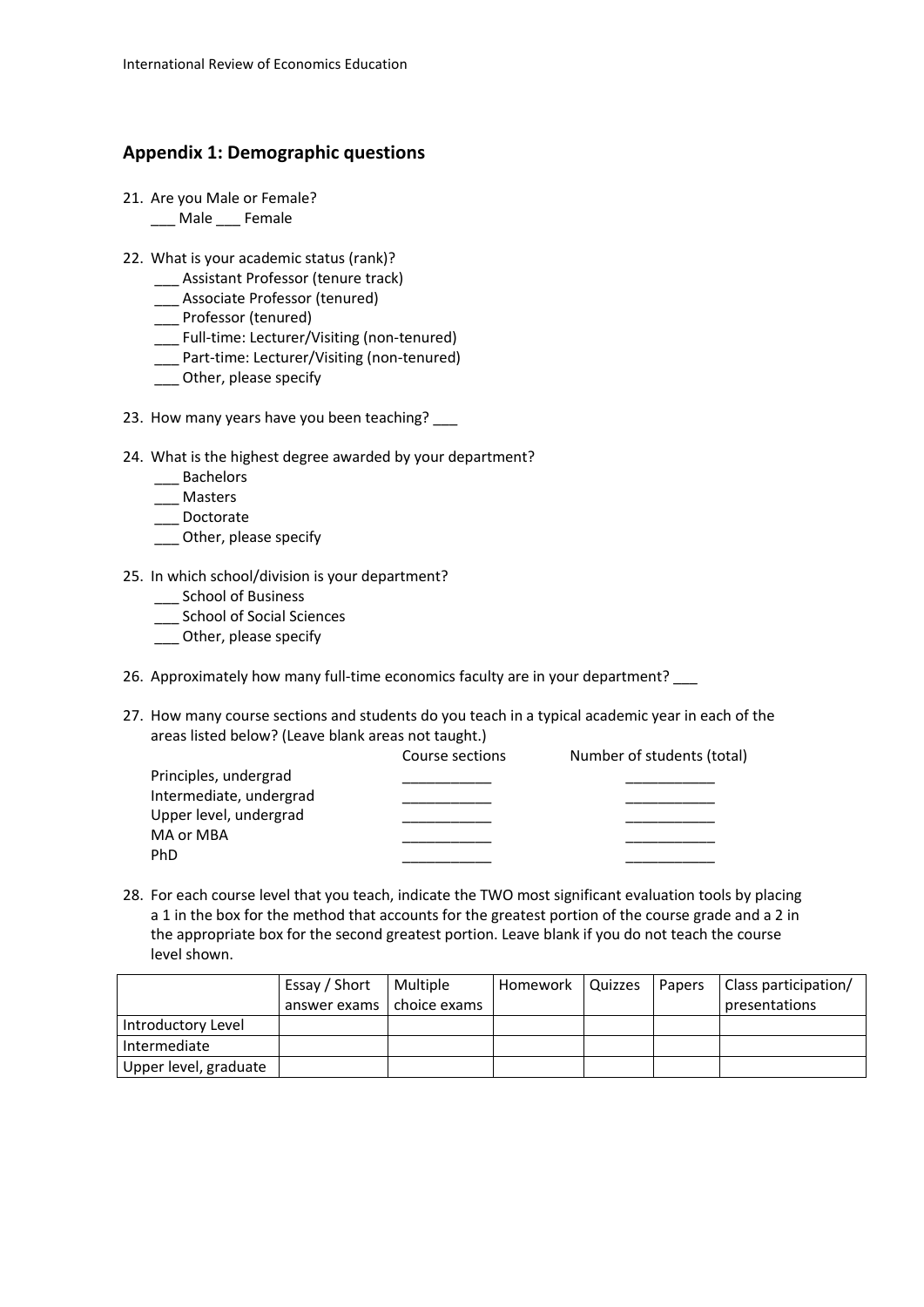- 29. What subject area do you regularly teach? Check all that apply. Select no more than 5.
	- \_\_\_ Micro
	- \_\_\_ Macro
	- \_\_\_ International (trade/finance)
	- \_\_\_ Econometrics/statistics
	- \_\_\_ Financial (incl. Money & Banking)
	- \_\_\_ Public Finance
	- \_\_\_ Urban/Regional
	- \_\_\_ Industrial Org/Regulation/Government
	- \_\_\_ Labor
	- \_\_\_ Environmental
	- \_\_\_ Other, please specify
- 30. What percentage of all the students that you teach in a typical academic year are of each type listed below? (Use 100 for 100%, 50 for 50%,....). Skip this question if you are unsure.

|                                                 | Percentage |
|-------------------------------------------------|------------|
| Econ majors                                     |            |
| Business / Business economics majors (non-econ) |            |
| Non-econ, non-business                          |            |

- 31. To what extent does department or college grading expectations, whether explicit or implicit, influence how you grade students or the course grades you submit? We invite you to use the comment box at the end of the survey to explain.
	- \_\_\_ Not at All
	- \_\_\_ Very Little
	- \_\_\_ Some
	- \_\_\_ A great Deal
- 32. Please enter comments in the space below.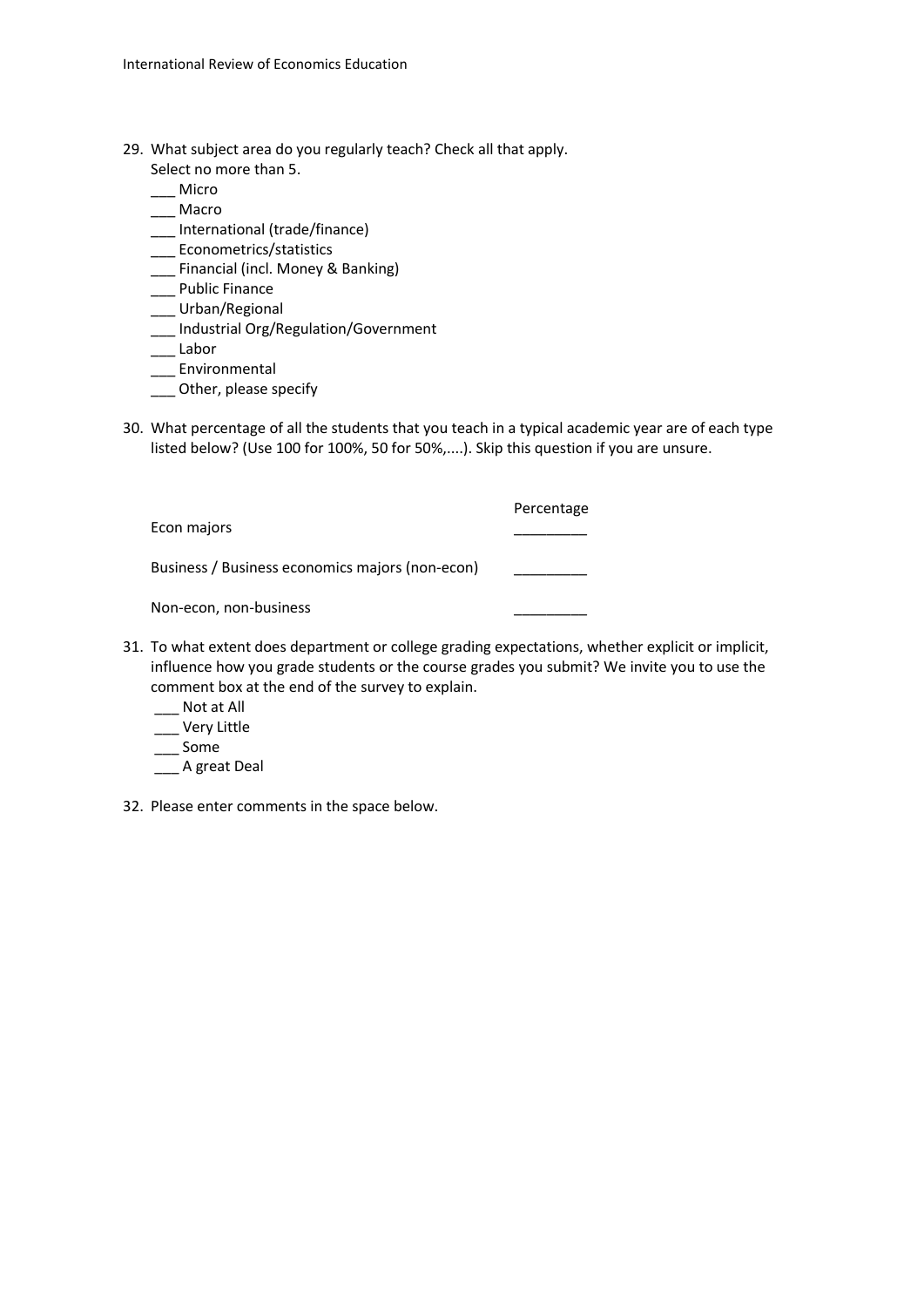# **Appendix 2: Complete results**

**TABLE A-1:** Ordered Logit Regression with Learning Oriented (LO) total score as the dependent variable,  $n = 744$ .

| Variable        | Coefficient  | Std. Error | z-Statistic | Prob.  |
|-----------------|--------------|------------|-------------|--------|
| <b>GENDER</b>   | 0.4304       | 0.15128    | 2.845       | 0.0044 |
| <b>TENURED</b>  | $-0.5530$    | 0.14034    | $-3.940$    | 0.0001 |
| <b>BUSINESS</b> | $-0.3034$    | 0.13906    | $-2.182$    | 0.0291 |
| PRINCIPLES_S    | $-0.0011$    | 0.00049    | $-2.260$    | 0.0238 |
| INTERMEDIATE_S  | 0.0011       | 0.00127    | 0.935       | 0.3495 |
| <b>UPPER S</b>  | $-0.0024$    | 0.00180    | $-1.385$    | 0.1661 |
| GRAD S          | 0.0001       | 0.00249    | 0.079       | 0.9369 |
| PRIN_SECT       | 0.0023       | 0.03511    | 0.066       | 0.9473 |
| INTM SECT       | $-0.0853$    | 0.07445    | $-1.147$    | 0.2514 |
| UPPER_SECT      | 0.0551       | 0.07305    | 0.755       | 0.4501 |
| GRAD_SECT       | 0.0456       | 0.08651    | 0.528       | 0.5974 |
|                 | Limit Points |            |             |        |
| LIMIT_16:C(12)  | $-7.205937$  | 1.013602   | $-7.109238$ | 0.0000 |
| LIMIT_17:C(13)  | $-6.102603$  | 0.600611   | $-10.16066$ | 0.0000 |
| LIMIT_18:C(14)  | $-5.247706$  | 0.412585   | $-12.71908$ | 0.0000 |
| LIMIT 19:C(15)  | $-4.885428$  | 0.356836   | $-13.69096$ | 0.0000 |
| LIMIT_20:C(16)  | $-4.404930$  | 0.299688   | $-14.69840$ | 0.0000 |
| LIMIT 21:C(17)  | $-4.030918$  | 0.266116   | $-15.14720$ | 0.0000 |
| LIMIT_22:C(18)  | $-3.864262$  | 0.253745   | $-15.22893$ | 0.0000 |
| LIMIT_23:C(19)  | $-3.591904$  | 0.236528   | $-15.18594$ | 0.0000 |
| LIMIT_24:C(20)  | $-3.008977$  | 0.208478   | $-14.43305$ | 0.0000 |
| LIMIT_25:C(21)  | $-2.548581$  | 0.193012   | $-13.20430$ | 0.0000 |
| LIMIT 26:C(22)  | $-2.041067$  | 0.181379   | $-11.25305$ | 0.0000 |
| LIMIT 27:C(23)  | $-1.650002$  | 0.175305   | $-9.412186$ | 0.0000 |
| LIMIT 28:C(24)  | $-1.199075$  | 0.170122   | $-7.048335$ | 0.0000 |
| LIMIT_29:C(25)  | $-0.758983$  | 0.166493   | $-4.558650$ | 0.0000 |
| LIMIT_30:C(26)  | $-0.348498$  | 0.164692   | $-2.116053$ | 0.0343 |
| LIMIT 31:C(27)  | 0.031286     | 0.164313   | 0.190403    | 0.8490 |
| LIMIT_32:C(28)  | 0.341794     | 0.165026   | 2.071147    | 0.0383 |
| LIMIT_33:C(29)  | 0.661109     | 0.166923   | 3.960572    | 0.0001 |
| LIMIT_34:C(30)  | 1.039585     | 0.171133   | 6.074714    | 0.0000 |
| LIMIT 35:C(31)  | 1.409345     | 0.177819   | 7.925740    | 0.0000 |
| LIMIT_36:C(32)  | 1.608473     | 0.182752   | 8.801389    | 0.0000 |
| LIMIT_37:C(33)  | 1.943836     | 0.193317   | 10.05515    | 0.0000 |
| LIMIT_38:C(34)  | 2.409252     | 0.213821   | 11.26762    | 0.0000 |
| LIMIT_39:C(35)  | 3.061541     | 0.258240   | 11.85539    | 0.0000 |
| LIMIT 40:C(36)  | 3.389590     | 0.289315   | 11.71592    | 0.0000 |
| LIMIT_41:C(37)  | 3.602639     | 0.313196   | 11.50284    | 0.0000 |
| LIMIT 42:C(38)  | 3.978397     | 0.363625   | 10.94094    | 0.0000 |
| LIMIT_43:C(39)  | 4.574054     | 0.470187   | 9.728159    | 0.0000 |
| LIMIT_44:C(40)  | 4.798743     | 0.520638   | 9.217035    | 0.0000 |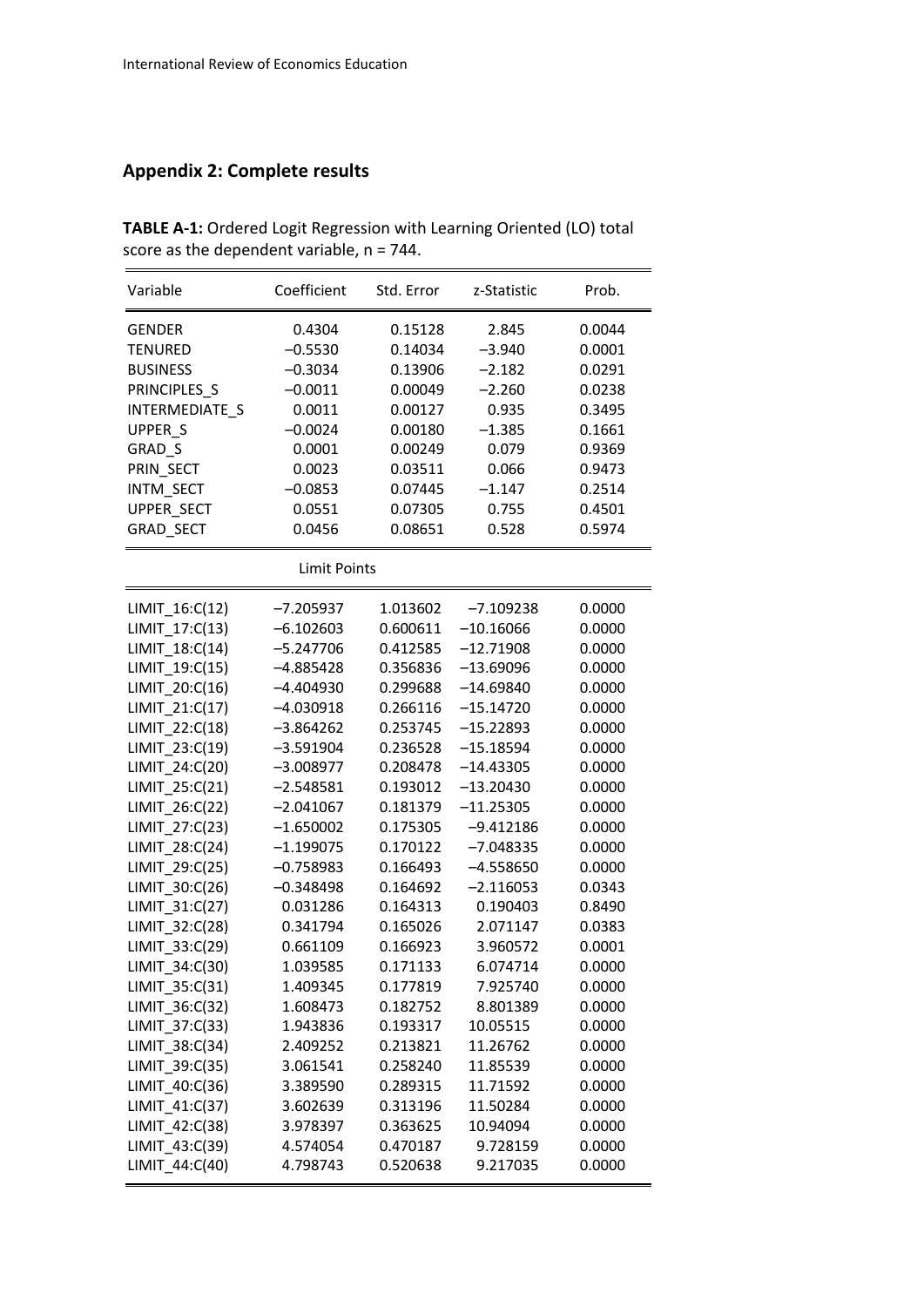| Variable         | Coefficient         | Std. Error | z-Statistic | Prob.  |
|------------------|---------------------|------------|-------------|--------|
| <b>GENDER</b>    | $-0.3657$           | 0.15037    | $-2.432$    | 0.0150 |
| <b>TENURED</b>   | 0.7170              | 0.14381    | 4.986       | 0.0000 |
| <b>BUSINESS</b>  | 0.5251              | 0.14216    | 3.693       | 0.0002 |
| PRINCIPLES S     | 1.21E-05            | 0.00038    | 0.031       | 0.9745 |
| INTERMEDIATE S   | $-0.0004$           | 0.00130    | $-0.366$    | 0.7137 |
| UPPER_S          | 0.0008              | 0.00186    | 0.433       | 0.6645 |
| GRAD S           | $-0.0002$           | 0.00312    | $-0.093$    | 0.9253 |
| PRIN SECT        | 0.0325              | 0.03247    | 1.003       | 0.3155 |
| INTM SECT        | 0.0473              | 0.07492    | 0.631       | 0.5277 |
| UPPER_SECT       | $-0.0143$           | 0.06775    | $-0.212$    | 0.8317 |
| GRAD_SECT        | $-0.0683$           | 0.09543    | $-0.716$    | 0.4736 |
|                  | <b>Limit Points</b> |            |             |        |
| $LIMIT_18:C(12)$ | $-6.097132$         | 1.009869   | $-6.037548$ | 0.0000 |
| LIMIT_19:C(13)   | $-5.401951$         | 0.721012   | $-7.492174$ | 0.0000 |
| LIMIT 20:C(14)   | $-4.994411$         | 0.594322   | $-8.403541$ | 0.0000 |
| LIMIT 22:C(15)   | $-4.295928$         | 0.431985   | $-9.944622$ | 0.0000 |
| LIMIT 23:C(16)   | $-3.885608$         | 0.362085   | $-10.73119$ | 0.0000 |
| LIMIT 24:C(17)   | $-3.014938$         | 0.260491   | $-11.57405$ | 0.0000 |
| LIMIT_25:C(18)   | $-2.333114$         | 0.213536   | $-10.92611$ | 0.0000 |
| LIMIT_26:C(19)   | $-1.948111$         | 0.195835   | $-9.947739$ | 0.0000 |
| LIMIT_27:C(20)   | $-1.526328$         | 0.182105   | $-8.381567$ | 0.0000 |
| LIMIT_28:C(21)   | $-1.061226$         | 0.172696   | $-6.145068$ | 0.0000 |
| LIMIT_29:C(22)   | $-0.697445$         | 0.168202   | $-4.146467$ | 0.0000 |
| LIMIT_30:C(23)   | $-0.271592$         | 0.165295   | $-1.643076$ | 0.1004 |
| LIMIT_31:C(24)   | 0.190916            | 0.164249   | 1.162352    | 0.2451 |
| LIMIT_32:C(25)   | 0.606880            | 0.165171   | 3.674253    | 0.0002 |
| LIMIT_33:C(26)   | 1.044430            | 0.168113   | 6.212657    | 0.0000 |
| LIMIT_34:C(27)   | 1.464461            | 0.172153   | 8.506735    | 0.0000 |
| LIMIT_35:C(28)   | 1.881892            | 0.177475   | 10.60370    | 0.0000 |
| LIMIT_36:C(29)   | 2.210563            | 0.183016   | 12.07852    | 0.0000 |
| LIMIT 37:C(30)   | 2.538226            | 0.190195   | 13.34538    | 0.0000 |
| LIMIT 38:C(31)   | 2.931805            | 0.201160   | 14.57449    | 0.0000 |
| LIMIT 39:C(32)   | 3.315835            | 0.215143   | 15.41220    | 0.0000 |
| LIMIT_40:C(33)   | 3.848507            | 0.242929   | 15.84212    | 0.0000 |
| LIMIT_41:C(34)   | 4.253969            | 0.272732   | 15.59759    | 0.0000 |
| LIMIT_42:C(35)   | 4.534038            | 0.298792   | 15.17457    | 0.0000 |
| LIMIT_43:C(36)   | 4.828431            | 0.331857   | 14.54975    | 0.0000 |
| LIMIT_44:C(37)   | 5.241158            | 0.389638   | 13.45135    | 0.0000 |
| LIMIT 45:C(38)   | 6.231469            | 0.600150   | 10.38318    | 0.0000 |
| LIMIT_46:C(39)   | 6.639020            | 0.725849   | 9.146554    | 0.0000 |
| LIMIT_49:C(40)   | 7.334229            | 1.013344   | 7.237650    | 0.0000 |

**TABLE A–2:** Ordered Logit Regression with Grade Oriented (GO) total score as the dependent variable,  $n = 744$ .